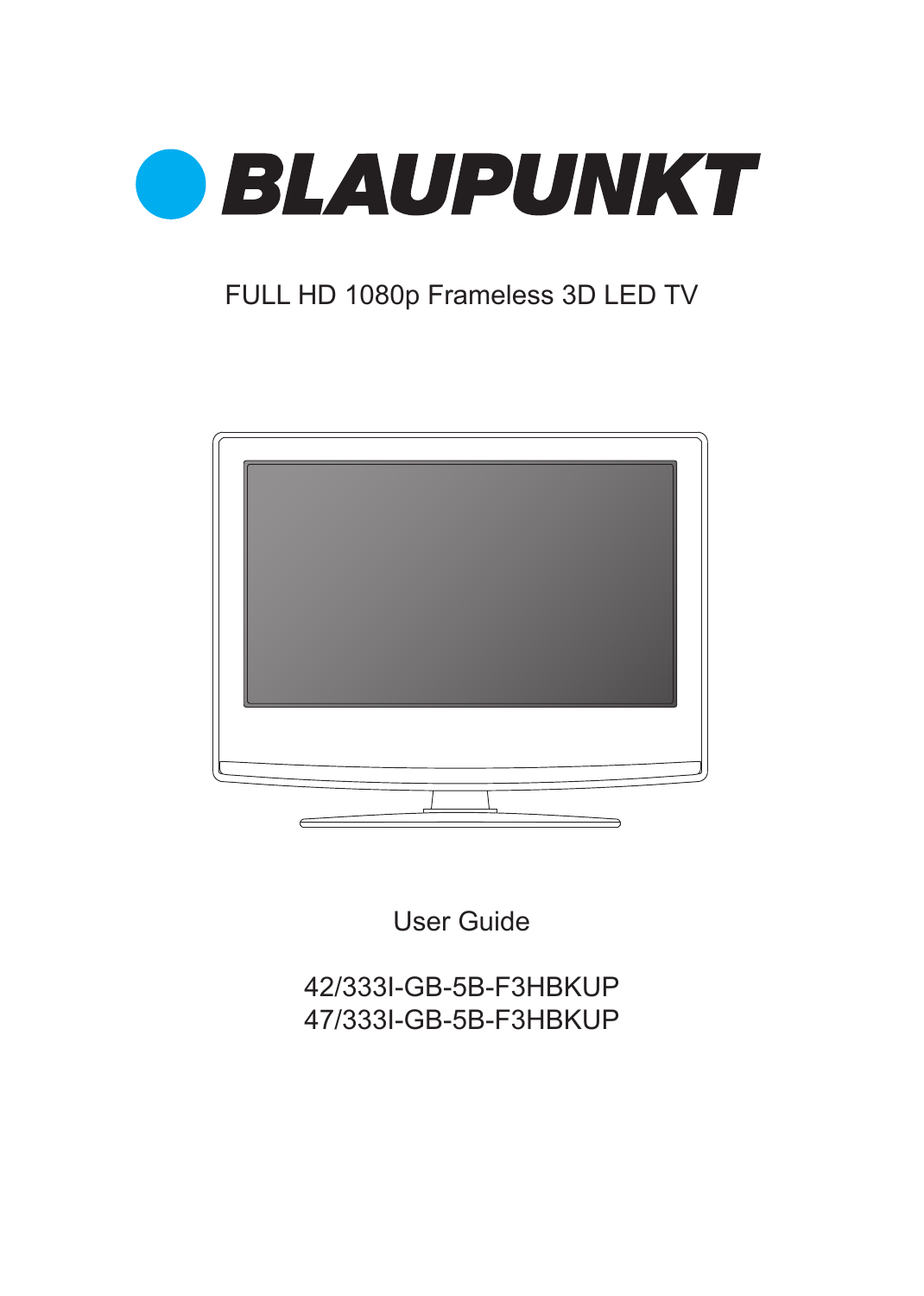## Important Safety Instructions

IMPORTANT - Please read these instructions. All the safety and operating instructions should be read before the appliance is operated.



### Warnings

- To reduce the risk of fire, electric shock or damage to the television, do not expose it to dust, rain or moisture, or place any objects filled with liquids on or near the television.
- Do not place the television in a confined space, ensure that nothing can obstruct the ventilation openings at the rear of the television.

To prevent the spread of fire, keep candles or other open flames away from this product at all times



• Dispose of this television and any components including batteries in an environmentally friendly manner. If in doubt, please contact your local authority for details of recycling.

### **Safety**

- For your safety, this appliance is fitted with a fused moulded 3 pin mains plug. Should the fuse need to be replaced, ensure that any replacement is of the same amperage and approved with the BSI mark.
- The television should be connected to a main socket outlet with a protective earthing connection.
- Never try and replace the mains plug unless you have adequate qualifications and are legally authorised to do so. In the event that a replacement Mains cable is required, contact the manufacturer for a suitable replacement.
- Never use the television if it is damaged in any way.
- Always place the television on a flat level surface avoiding anywhere which may be subject to strong vibration.
- Ensure the television is not placed on top of the power cable as the weight of the television may damage the cable and cause a safety hazard.
- Never place mobile phones, speakers or any other device which may cause magnetic or radio interference with the television. If interference is apparent, move the device causing the interference away from the television.
- To disconnect the apparatus from the mains, please use the all pole mains switch located on the side, underside or rear of the TV. The switch shall remain readily operable.
- Batteries (battery pack or batteries installed) shall not be exposed to excessive heat such as sunshine, fire or the like.
- Install the product at least 5cm from the wall for ventilation.

### **Maintenance**

- To clean this unit, wipe with a soft, dry cloth. If the surfaces are extremely dirty, use a soft cloth dipped in a soap and water solution or a mild detergent solution.
- Use eyeglass cleaner to remove stubborn dirt from the LCD/LED Screen.
- Never use alcohol, paint thinner or benzene to clean this unit.
- Before using a chemically treated cloth, read the instructions that came with the cloth carefully.



CAUTION: If water or other liquid enters the television through the display panel surface or back cover a malfunction may occur.

### Packaging

- The safest way to transport your item is in the original box/packaging - please save your packaging for this.
- You will need original box/packaging in the event of warranty/service repair or support. We are unable to carry out warranty/service if you are unable to package it correctly.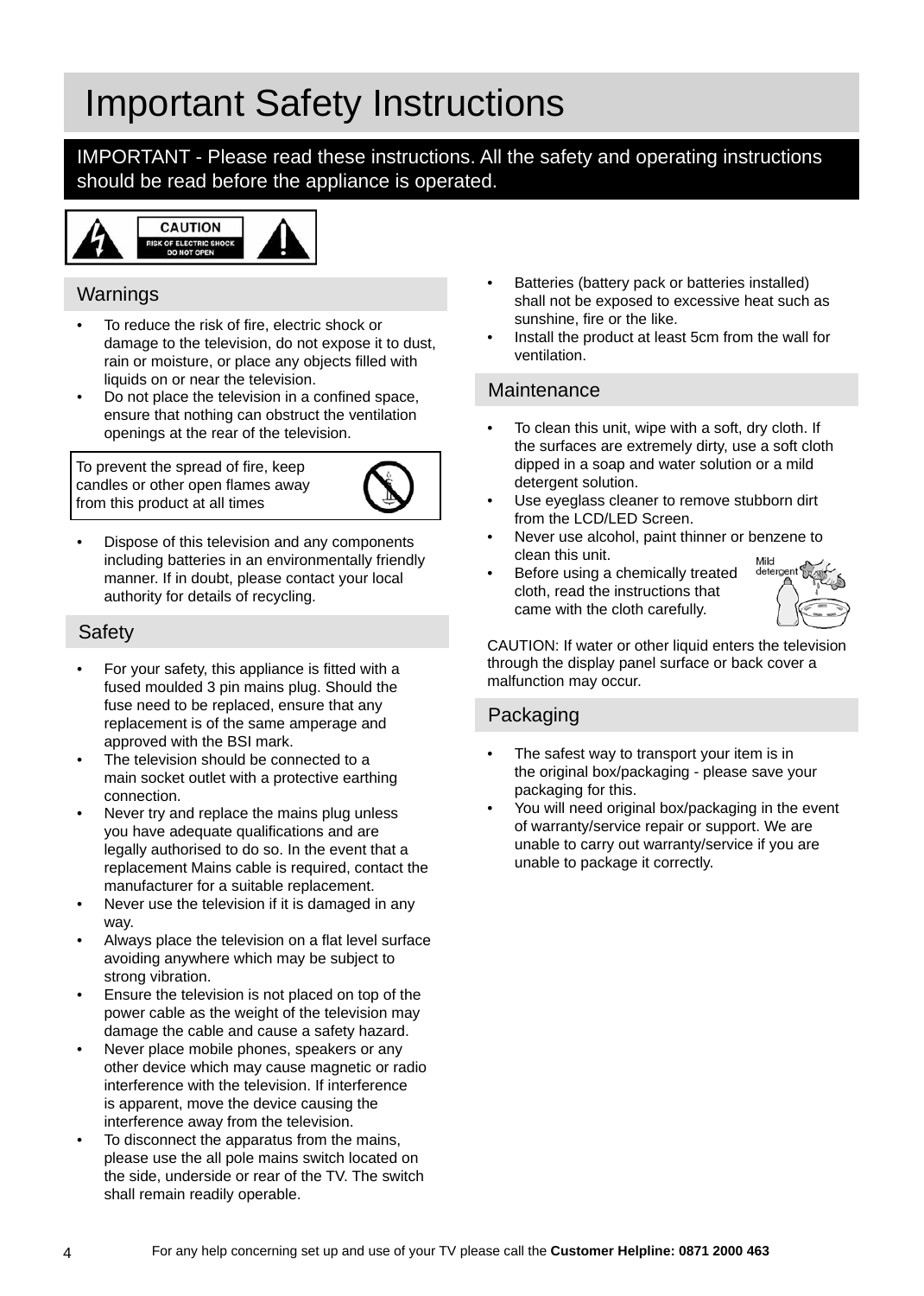## Important Safety Instructions

IMPORTANT - Please read these instructions. All the safety and operating instructions should be read before the appliance is operated.



#### *Important Information -* **Regarding Use of Video Games, Computers, Captions or Other Fixed Image Displays**

The extended use of fixed image program material can cause a permanent "shadow image" on the LCD panel.

This background image is viewable on normal programs in the form of a stationary fixed image. This type of irreversible LCD/LED panel deterioration can be limited by observing the following steps:

**1**. Reduce the brightness/contrast setting to a minimum viewing level.

**2.** Do not display the fixed image for extended periods of time.

**3**. Turn the power off when not in actual use.

Examples of images that you need to watch out for are as follows (this is not an exhaustive list):

- TV Channel Logos: e.g. Shopping channel logos and pricing displays; especially if they are bright and stationary.
- Moving or low contrast graphics are less likely to cause ageing of the screen.
- Time Displays
- Teletext: Do not view a stationary page for a long period of time
- TV/DVD Menus: e.g. Listings of DVD disc content
- Pause Mode: Do not leave the TV in pause mode for long periods of time, e.g. When watching DVDs or videos.

#### *Important* - **Once 'shadow image/screen burn' occurs, it will never disappear and is not repairable under warranty.**

### How do I dispose of this product?

*UK***:** Waste electrical products should not be disposed of with household waste. Separate disposal facilities exist. For your nearest facilities, please see www.recycle-more.co.uk or in store for details.

**ROI:** Waste electrical products should not be disposed of with household waste. Separate disposal facilities exist. Check with your Local Authority or retailer for recycling advice.

Observe the correct polarity when inserting batteries.

### **Batteries**

- Do not use different types of batteries together or mix old and new batteries.
- Dispose of batteries in an environmentally friendly way.
- Certain regions may regulate the disposal of batteries.

Please consult your local authority.



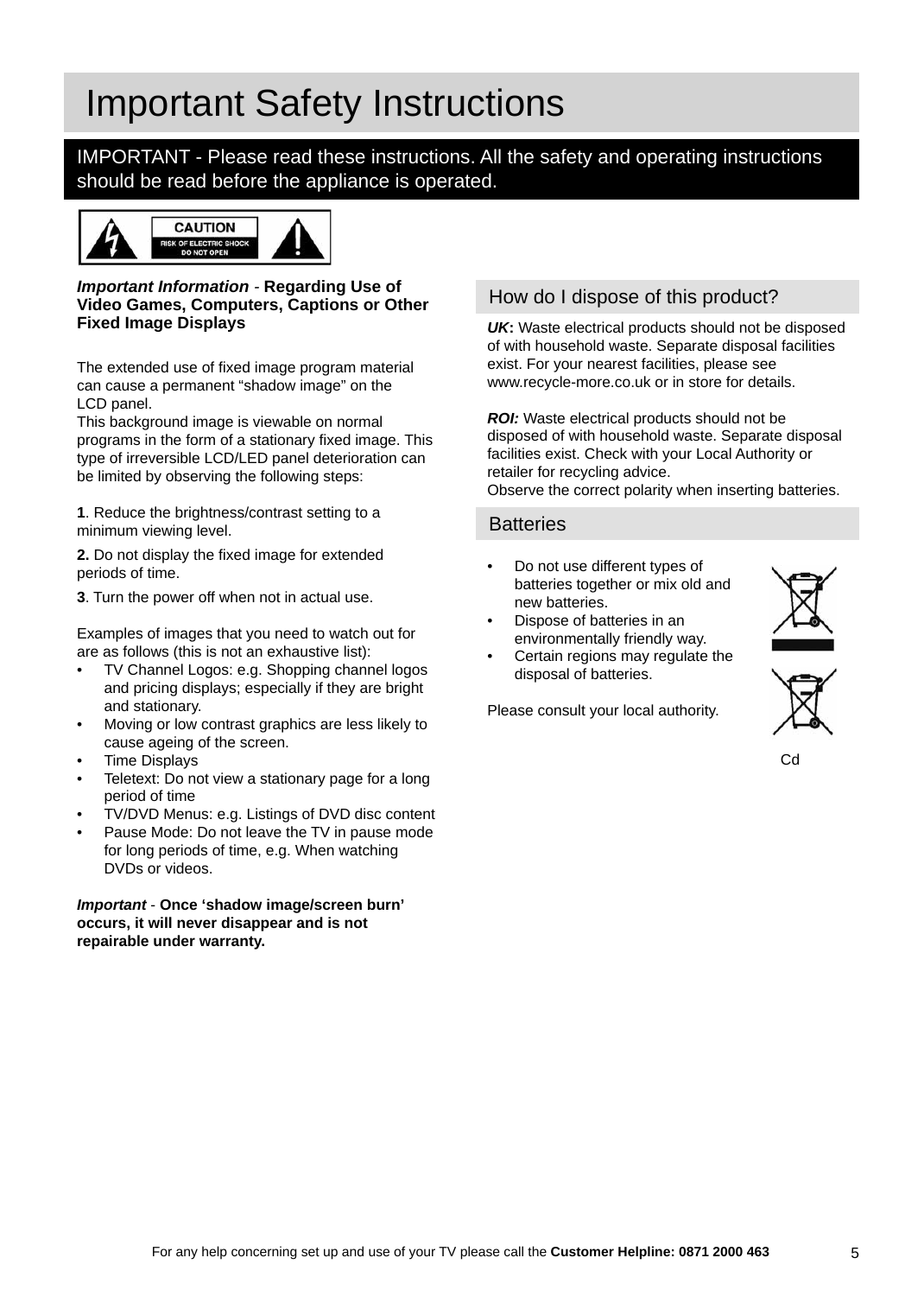### Important Safety Instructions

IMPORTANT - Please read these instructions. All the safety and operating instructions should be read before the appliance is operated.



### 3D Safety Information

- If you watch the 3D imaging too closely or for a long period of time, it may harm your eyesight.
- Watching the TV or playing video games that incorporate 3D imaging with the 3D glasses for a long period of time can cause drowsiness, headaches or fatigue to you and/or your eyes. If you have a headache, or otherwise feel fatigued or drowsy, stop watching the TV and take a rest.
- Pregnant woman, seniors, persons with heart problems or persons who experience frequent drowsiness should refrain from watching 3D TV.
- Some 3D imaging may cause you to duck or dodge the image displayed in the video. Therefore, it is best if you do not watch 3D TV near fragile objects or near any objects that can be knocked over easily.
- Please prevent children under the age of 5 from watching 3D TV as it may affect their vision development.

### Warning for photosensitization seizure

Some viewers may experience a seizure or epilepsy when exposed to certain factors, including flashing lights or images in TV or video games. If you or anybody from your family has a history of epilepsy or seizure, please consult with your doctor before watching 3D TV. Also certain symptoms can occur in unspecified conditions without any previous history. If you experience any of the following symptoms, immediately stop watching the 3D imaging and consult a doctor: dizziness or light headedness, visual transition or altered vision, visual or facial instability, such as eye or muscle twitching, unconscious action, convulsion, loss of conscience, confusion or disorientation, loss of directional sense, cramps, or nausea. Parents should monitor their children, including teenagers, for these symptoms as they may be more sensitive to the effects of watching 3D TV.

### Risk of photosensitization seizure can be reduced with the following actions.

- Take frequent breaks from watching 3D TV.
- For those who have vision that is different in each eye, they should watch the TV after taking vision correction measures.
- Watch the TV so that your eyes are on the same level as the 3D screen and refrain from sitting too closely to the TV.
- Do not watch the 3D imaging when tired or sick, and avoid watching the 3D imaging for a long period of time.
- Do not wear the 3D glasses for any other purpose than viewing 3D imaging on a 3D TV.
- Some viewers may feel disoriented after watching 3D TV. Therefore, after you watch 3D TV, take a moment to regain awareness of your situation before moving.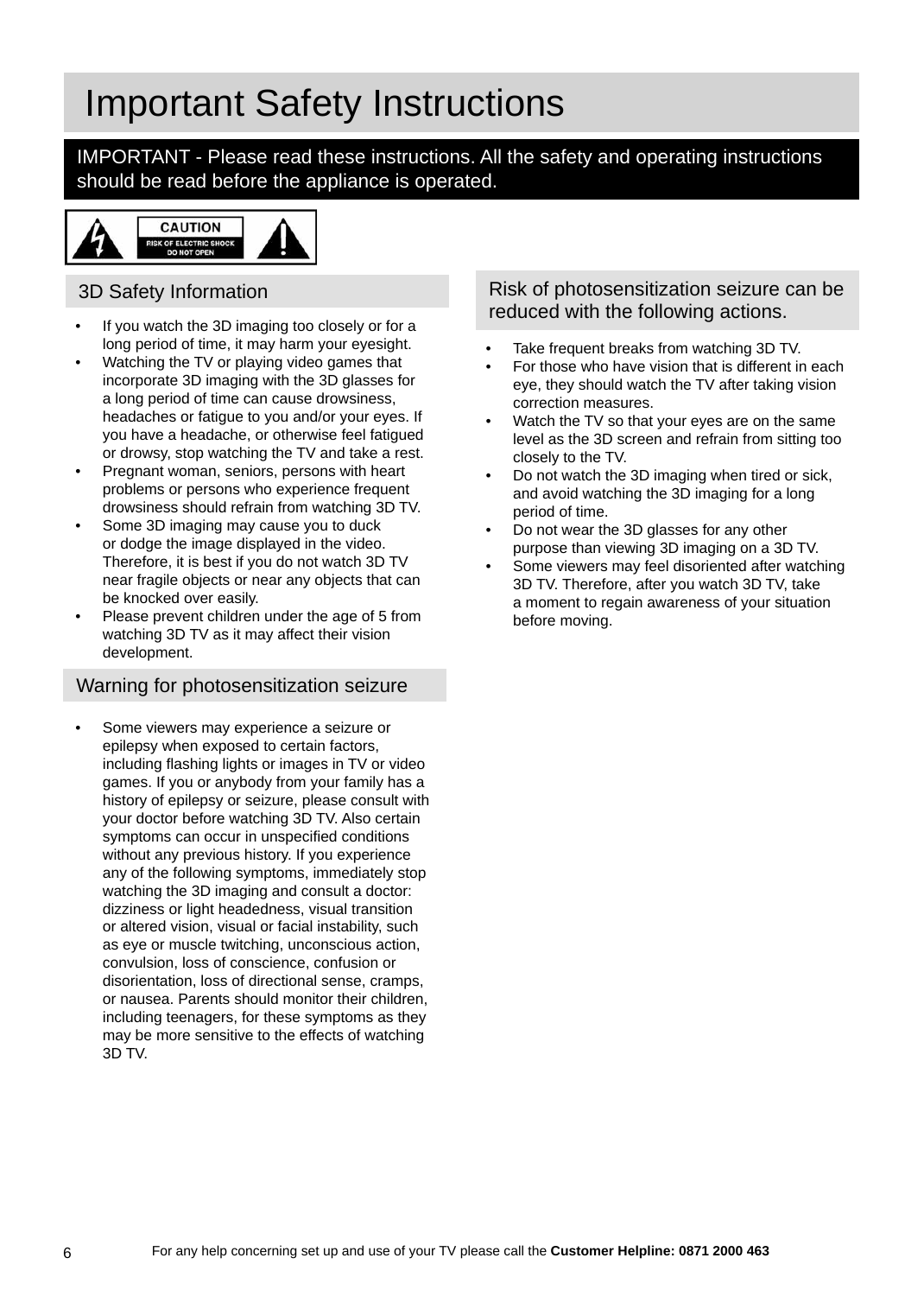## **Contents**

| <b>Manufacturers Guarantee Information</b>                                                                              | 3                                      |
|-------------------------------------------------------------------------------------------------------------------------|----------------------------------------|
| <b>Important Safety Instructions</b>                                                                                    | $4-6$                                  |
| What is included in the box                                                                                             | 8                                      |
| <b>Attaching the stand</b>                                                                                              | $9 - 10$                               |
| Detaching the stand and securing the TV<br>to a wall                                                                    | 11                                     |
| <b>Wall mounting</b>                                                                                                    | 12                                     |
| <b>Getting Started - Initial Set Up</b>                                                                                 | 13                                     |
| <b>TV Buttons and Input Source Menu</b>                                                                                 | 14                                     |
| <b>Remote Control</b>                                                                                                   | 15                                     |
| <b>Connections</b>                                                                                                      | 16-18                                  |
| <b>TV Menu Operation</b>                                                                                                | 19-25                                  |
| Channel Menu<br>Picture Menu<br>Sound Menu<br>Time Menu<br>System/Hotel Lock Menu<br>Setup Menu<br>3D Settings          | 19<br>20<br>21<br>22<br>23<br>24<br>25 |
| <b>PC Operation</b>                                                                                                     | $26 - 27$                              |
| 7 Day TV Guide                                                                                                          | 28                                     |
| <b>USB Mode / Media Player</b>                                                                                          | 29                                     |
| <b>USB Record - Digital Mode</b>                                                                                        | 30                                     |
| <b>General Information</b>                                                                                              | 31-34                                  |
| Using your TV with a Sky digital set top box 31<br><b>Frequently Asked Questions</b><br><b>Technical Specifications</b> | 32-33<br>34                            |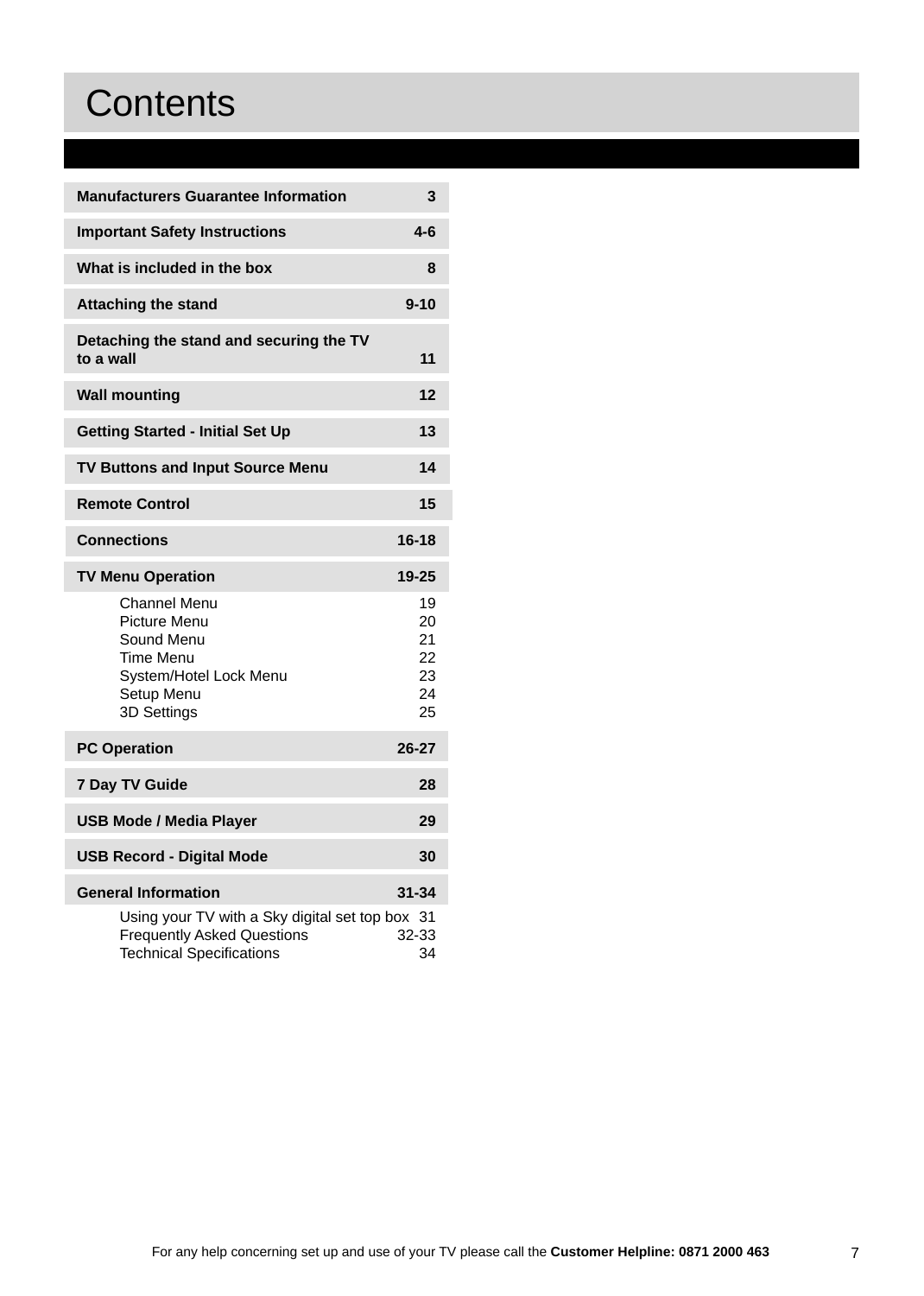## What Is Included In The Box

### Accessories

Included with this TV are the following accessories:

### 1 x User Guide



### 1 x Quick Start Guide 2 x AAA Batteries



1 x Remote Control





Please save your packaging as you will need this in the event of warranty/service repair or support. We are unable to carry out warranty/service if you are unable to package it correctly. The safest way to package your item in the event of warranty/service repair is in it's original box/packaging.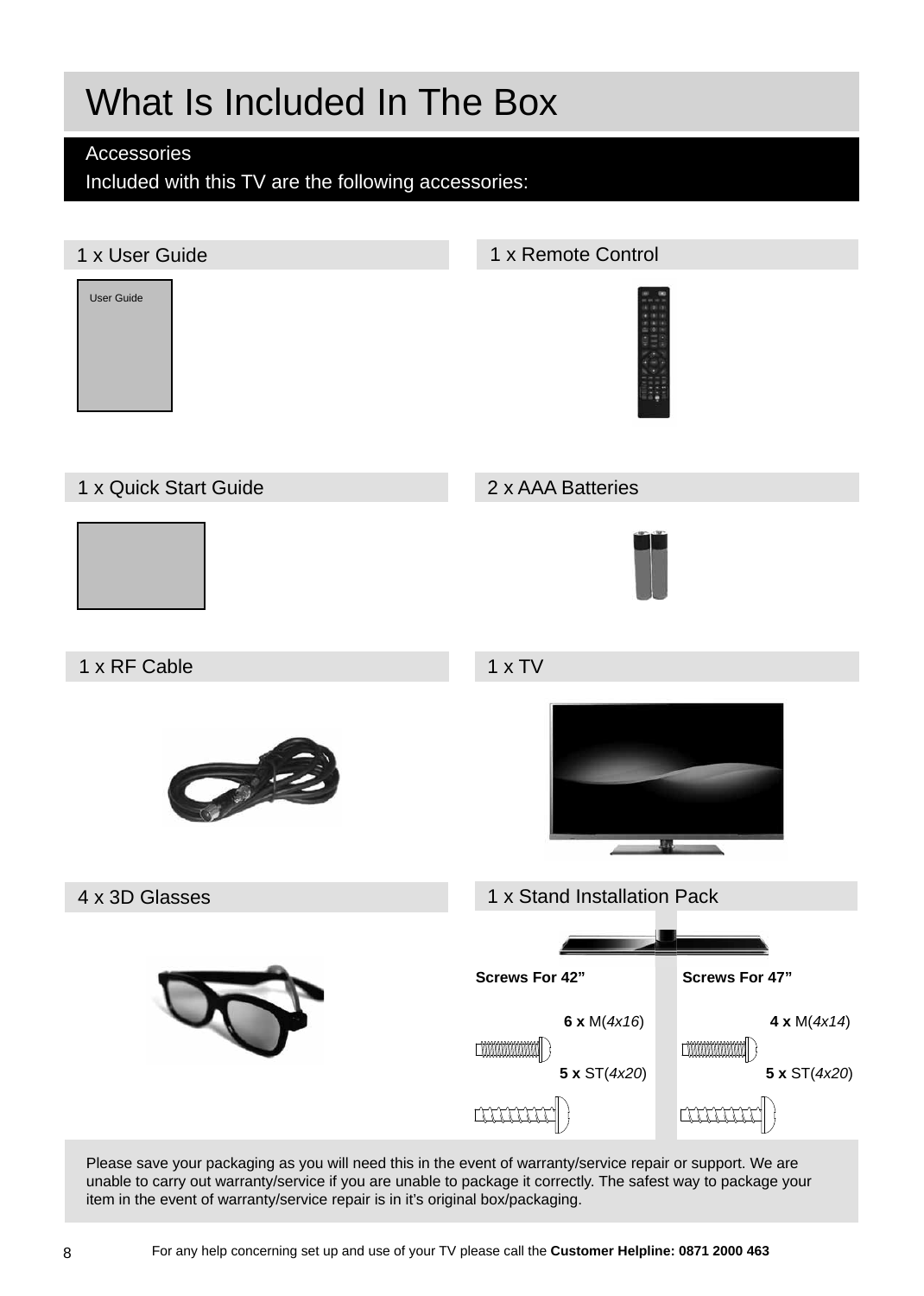## Attaching The Stand For **42" TV Set**

### To complete the stand installation you will require a Phillips screw driver.

The Stand Installation pack comes with two sets of screws.

**fi g 2)** Secure the neck to the TV using the

fig 3) Attach the stand base to the neck.

6 x M (4x16) screws provided.

fig 1) Attach the stand neck to the rear of the TV set.

 $\begin{tabular}{c} \multicolumn{1}{c} \textbf{0} & \multicolumn{1}{c} \textbf{0} & \multicolumn{1}{c} \textbf{0} & \multicolumn{1}{c} \textbf{0} & \multicolumn{1}{c} \textbf{0} & \multicolumn{1}{c} \textbf{0} & \multicolumn{1}{c} \textbf{0} & \multicolumn{1}{c} \textbf{0} & \multicolumn{1}{c} \textbf{0} & \multicolumn{1}{c} \textbf{0} & \multicolumn{1}{c} \textbf{0} & \multicolumn{1}{c} \textbf{0} & \multicolumn{1}{c} \textbf{0} & \multicolumn$ **6** x M(*4x16*) **5** x ST(*4x20*)







#### fig 4) Secure the base to the neck using the 5 x ST (4x20) screws provided.

**HELPFUL ADVICE FOR FIRST TIME STAND INSTALLATION**

When securing the self-tapping screws into the base of the stand (on<br>first installation) the screws will be naturally tight as they are creating a thread in the plastic of the stand<br>neck in order to support a TV of this si

a) Ensure the cross head screw driver tip fits correctly into the head of the screw and that it is not too big or small.

**b)** Screw in all screws individually and partially before tightening all of the screws individually and partially until they are fully inserted.

**c)** If they become very tight try loosening them slightly and then re-tightening them once again as this will continue the process of creating the thread for the screws.

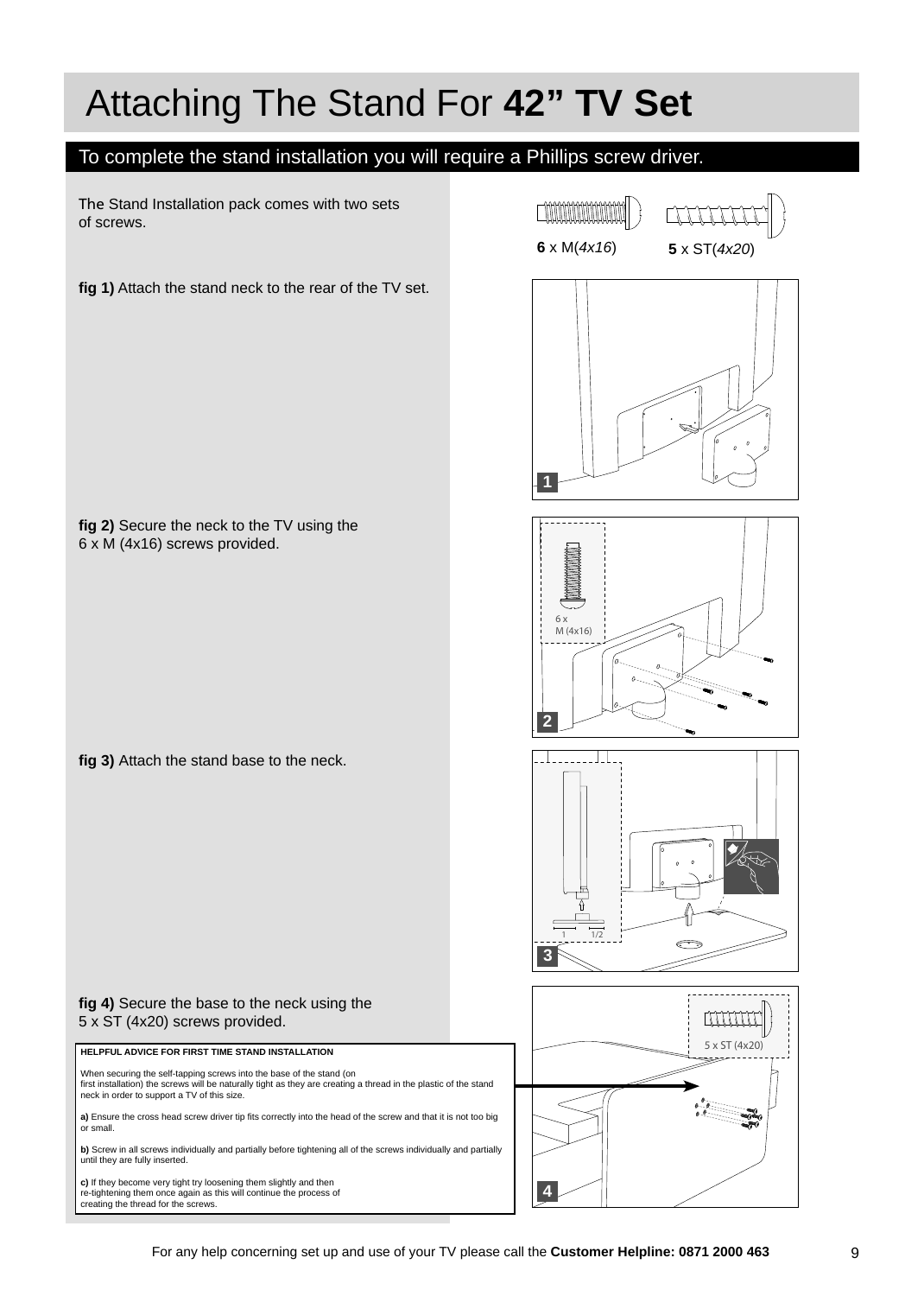## Attaching The Stand For **47" TV Set**

### To complete the stand installation you will require a cross head screw driver.

The Stand Installation pack comes with two sets of screws.

**fi g 2)** Secure the neck to the TV using the

fig 3) Attach the stand base to the neck.

4 x M (4x14) screws provided.

fig 1) Attach the stand neck to the rear of the TV set.



**CONTINUOS DE LA CONTINUO DE LA CONSTITUITA DE** 





fig 4) Secure the base to the neck using the 5 x ST (4x20) screws provided.

When securing the self-tapping screws into the base of the stand (on<br>first installation) the screws will be naturally tight as they are creating a thread in the plastic of the stand<br>neck in order to support a TV of this si **a)** Ensure the cross head screw driver tip fits correctly into the head of the screw and that it is not too big<br>or small.

**b)** Screw in all screws individually and partially before tightening all of the screws individually and partially until they are fully inserted.

**c)** If they become very tight try loosening them slightly and then re-tightening them once again as this will continue the process of creating the thread for the screws.

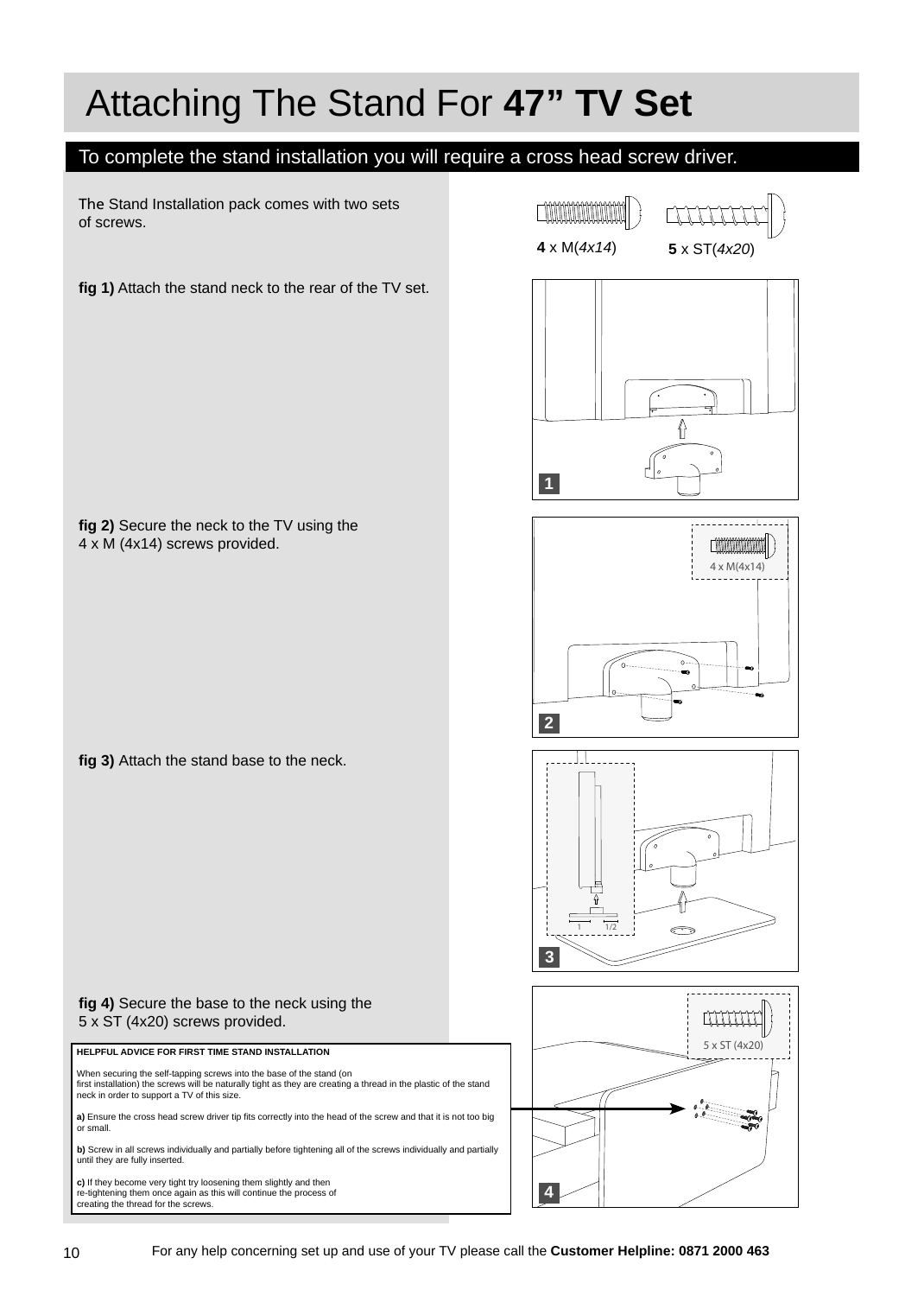### Detaching The Stand And Securing The TV To A Wall

### Detaching the Stand

**For 42" models only.** To detach the stand please remove the **6** screws highlighted then remove the stand neck and base from the rear of the TV set.



**For 47" models only.** To detach the stand please remove the **4** screws highlighted then remove the stand neck and base from the rear of the TV set.



### Securing the TV to a Wall

For maximum security in the home when using a TV with its stand anti-tip straps should be fitted. These are available from supermarket websites and other websites and are an easy, inexpensive and effective way of ensuring your TV stays safely upright. Straps are designed to be attached to the rear of the TV and then tethered to the wall of the furniture the TV is stood on, if wood. (The 2 images should appear underneath this text).

Note - Please ensure that children do not climb on the TV set.

**A)** Using one or both of the top wall-mounting holes and screws (the screws are already supplied in the wall mounting holes) fasten one end of the fastening cord/s to the TV.

**B)** Secure the other end of the fastening cord/s to your wall. (you will need screws/fixings suitable for your wall type - available separately from most DIY stores)





The Royal Society for the Prevention of Accidents is urging people to take care with flat-screen televisions.

RoSPA stated in 2010 that "Toddlers are particularly at risk of pulling flat-screen televisions on to themselves. They are unsteady on their feet and are attracted by colourful television images. We know that children have been killed and seriously injured when televisions have fallen on them and our fear is that such accidents will increase with the growing popularity of flat-screen televisions".

The risk is increased as televisions become lighter.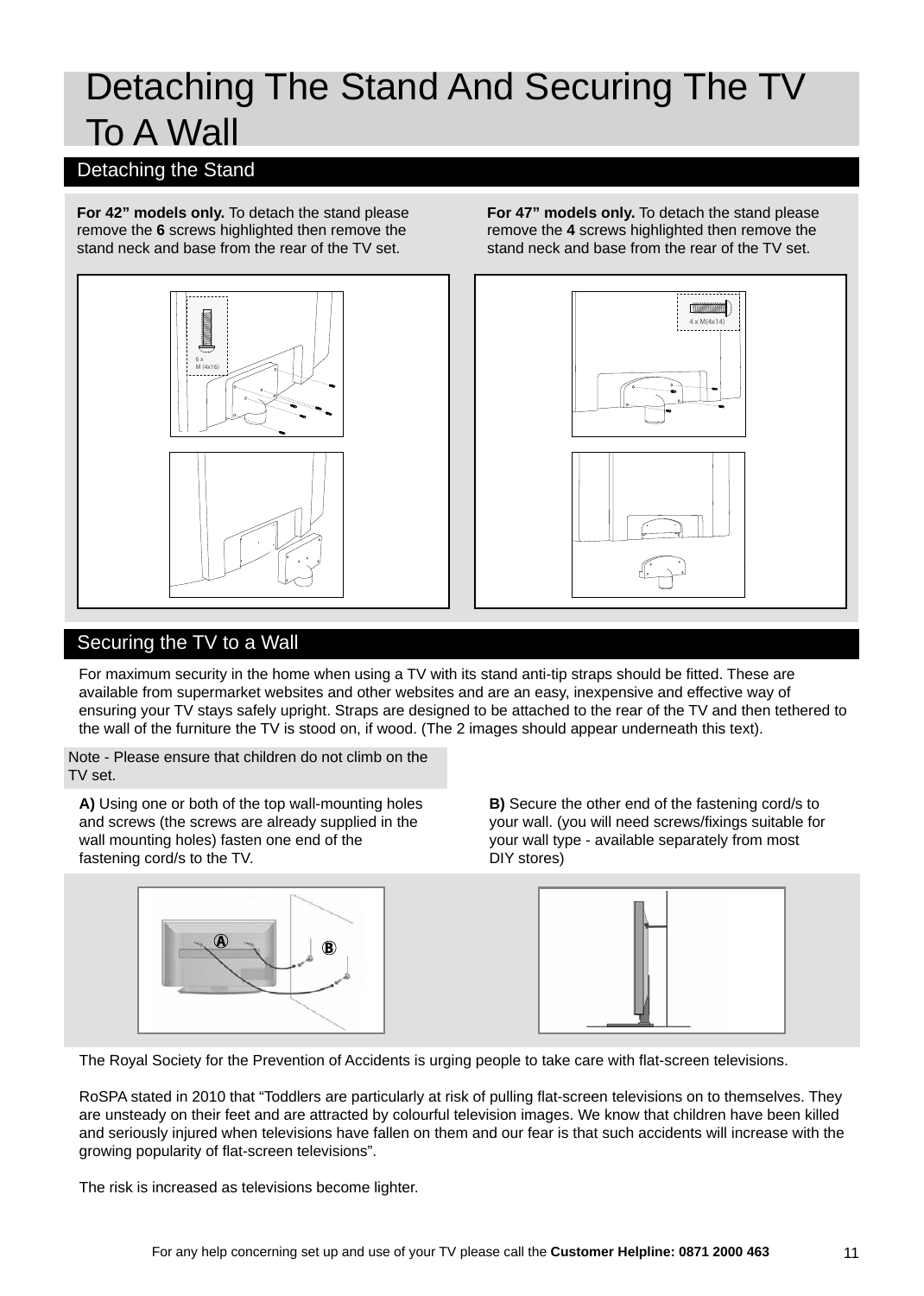## Wall Mounting

*IMPORTANT* - Before drilling any holes in the wall ensure you are not drilling where there could be any electric wires, water or gas pipes. To complete the stand installation you will require a cross head screw driver.



1) Remove the four screws highlighted below.

2) The wall mount can now be easily attached to the mounting holes on the rear of the TV. These holes are indicated in the picture below.

*IMPORTANT* – If wall mounting this TV, only use the screws already provided in the wall mounting holes. Using other screws which are longer could cause irreparable damage to internal parts.

For optimum viewing, if wall mounting the TV higher than eye level, the TV should be tilted downwards so that the TV's screen is 'face on'. See **fi g 1** and **2** below.

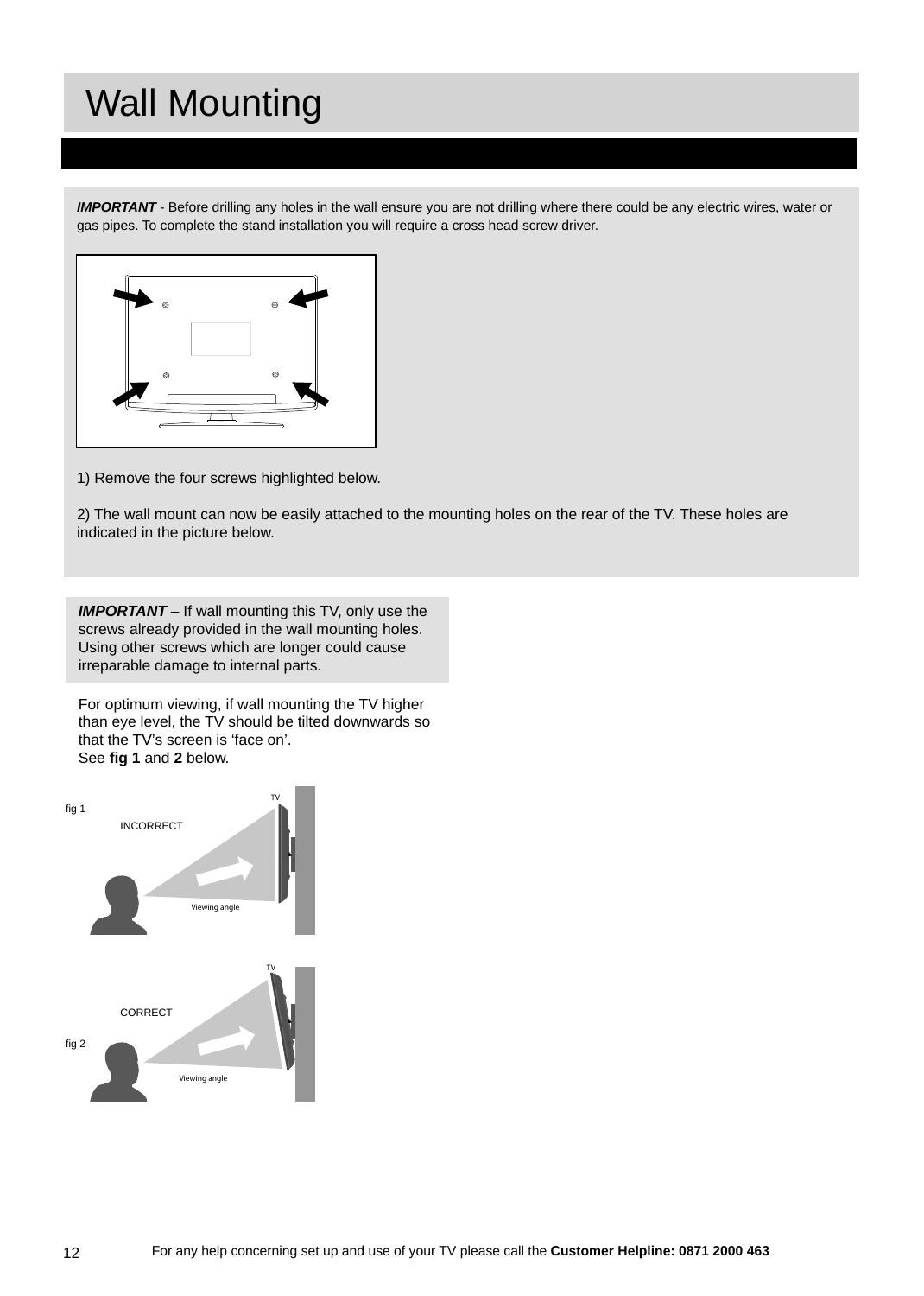## Getting Started - Intial Set Up

1) Using the RF cable supplied, connect the TV to the TV Aerial wall socket (Fig A)

Connect the power cable to the Electrical outlet (Fig B)

2) Switch on the television using the power on/off switch located on the side of the TV.

3) Insert the batteries supplied into the Remote control and press the Standby button to power on the TV

4) You will now be welcomed with the initial set-up screen. If it does not appear, on the remote control, please press [MENU] then 8-8-8-8 and the menu will appear. Press OK on the remote control and tuning will start.\*

5) After tuning the following screen will appear.\*

If you are missing channels, the reason for this is likely to be signal strength, you should consider connecting signal booster and re-tuning the TV.

*\* Screen shots/images are shown for illustration purposes only and may change dependent on model/region*

#### Important

As part of our ongoing development to reduce power consumption, we have added an extra function to this Television called 'Ecohome' (you will see this during the first time installation set up). Power consumption using the Ecohome function is approximately 15% lower than some other modes. The picture brightness is reduced using the Ecohome function. If this function is not suitable for your viewing environment, you can select other modes as necessary. (Please note, 'Demo' mode is for optimum default picture settings, however, power consumption is approximately 15% higher than 'Ecohome' mode)

Please refer to the user guide section 'Picture settings' in order to change the mode to one that maybe more suitable for your environment. There is also a shortcut button on the remote control called 'P-Mode' should you wish to change to another mode.

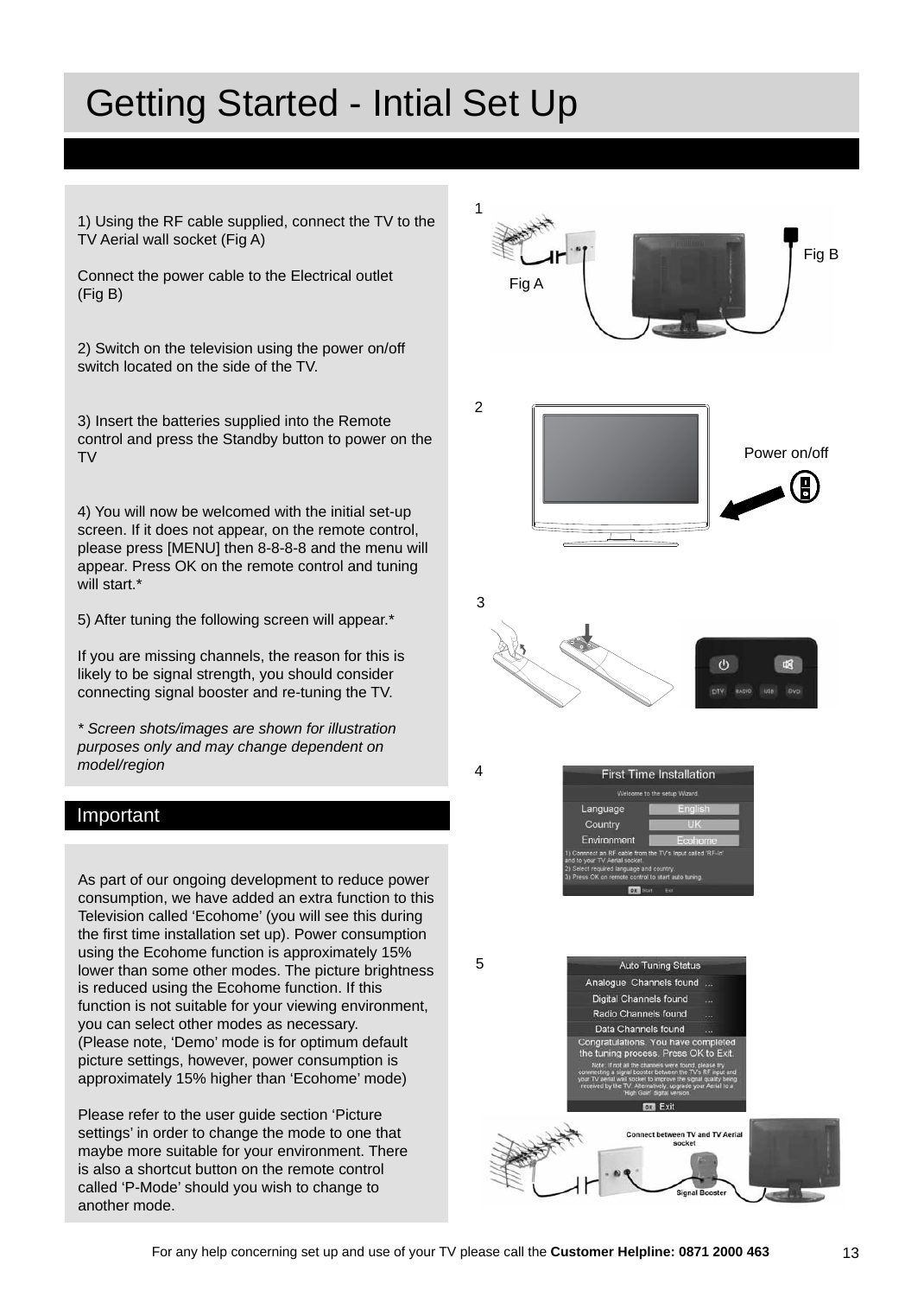## TV Buttons & Source Menu



- 1. Volume up and menu right
- 2. Volume down and menu left
- 3. Programme/Channel up and menu up
- 4. Programme/Channel down and menu down

### Choosing Mode Input/Source

To switch between the different input/connections.

A) Using the buttons on the remote control:

1) Press [SOURCE/ AV] - The source menu will appear

2) Press [V] or [ $\Lambda$ ] to select the input you require. 3) Press [OK]

B) Using the buttons on the Television:

1) Press [SOURCE]

2) Scroll up / down using CH+/ CH- buttons to the input/source you require

3) Press Vol+ to change input/source to the one selected.

- 5. Displays Menu/OSD
- 6. Displays the input source menu
- 7. Standby Power On/Off

| <b>Input Source</b>                   |
|---------------------------------------|
| <b>FREEVIEW</b>                       |
| <b>ANALOGUE</b>                       |
| <b>COMPONENT</b>                      |
| <b>VGA/PC</b>                         |
| HDMI1                                 |
| HDMI2                                 |
| HDMI3                                 |
| <b>VIDEO</b>                          |
| <b>USB MEDIA</b>                      |
| <b>AV Move</b><br><b>Select</b><br>OK |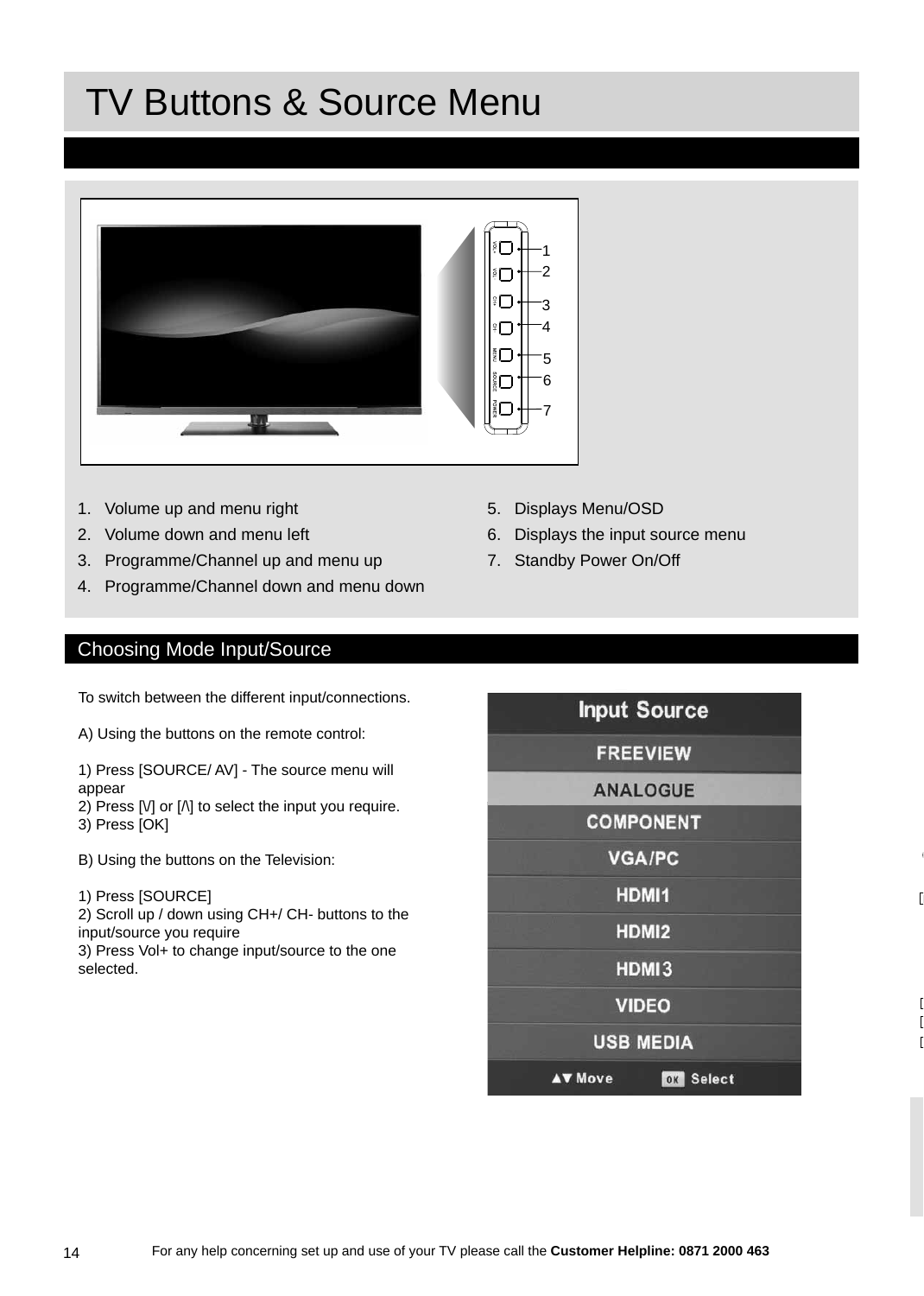## Remote Control

### Viewing remote control - TV

- 1. STANDBY
- 2. MUTE
- 3. DTV
- 4. RADIO
- 5. DVD
- $m = 6$ . USB
	- 7. NUMBER BUTTONS
	- 8. TV GUIDE
	- 9.  $\subset$   $\supset$  To return to the previous channel viewed
	- 10. P.MODE Scrolls through picture mode options
	- 11. VOL **▲/▼**
	- 12. CH  $\triangle$ /▼
	- 13. S.MODE Scrolls through sound mode options
	- 14. FAV To display favourites menu
	- 15. MENU
	- 16. EXIT
	- 17.  $(A/\triangleright I \triangleleft K)$  Allows you to navigate the on-screen menus and adjust the system settings to your preference
	- 18. SOURCE/AV
	- 19. INFO Press once for now/next channel information Press twice for programme information about
	- current programme 20. ASPECT
	- 21. SLEEP
	- 22. SUBTITLE
	- 23. AUDIO
	- 24. TEXT
	- 25. TEXT HOLD
	- 26. DISPLAY
- 27. TEXT/DVD ZOOM DVD Zoom
	- **TEXT**
	- 28. DVD MENU/RECORD
- $\left( \Theta \right)$  To restart the current chapter  $(M)$  - To advance forward to the next chapter
- $\bigcirc$  To stop the playback/Eject Disc
- (To EJECT the disc press/hold the  $\blacksquare$  $\blacktriangle$  button for 4 seconds)
- $\bigoplus$  To play in fast rewind mode
- $\left(\rightarrow\right)$  To play in fast forward mode (H) - To play/pause

29. DVD SETUP/REC LIST □ ⑦ 30. GOTO **□ ⊙ → 31. A-B** 

- **□⊙** 32. REPEAT
- 33. ANGLE

 $\circledcirc$  $\mathbb{D}$  $\Box$ 

> 3D - Change to 3D mode  $\triangle$

 $\circledcirc$ For Models with Integrated DVD players

- $\mathbb{D}$ For Models with PVR Function
- For Models with USB Playback  $\Box$
- $\triangle$  For Models with 3D Feature

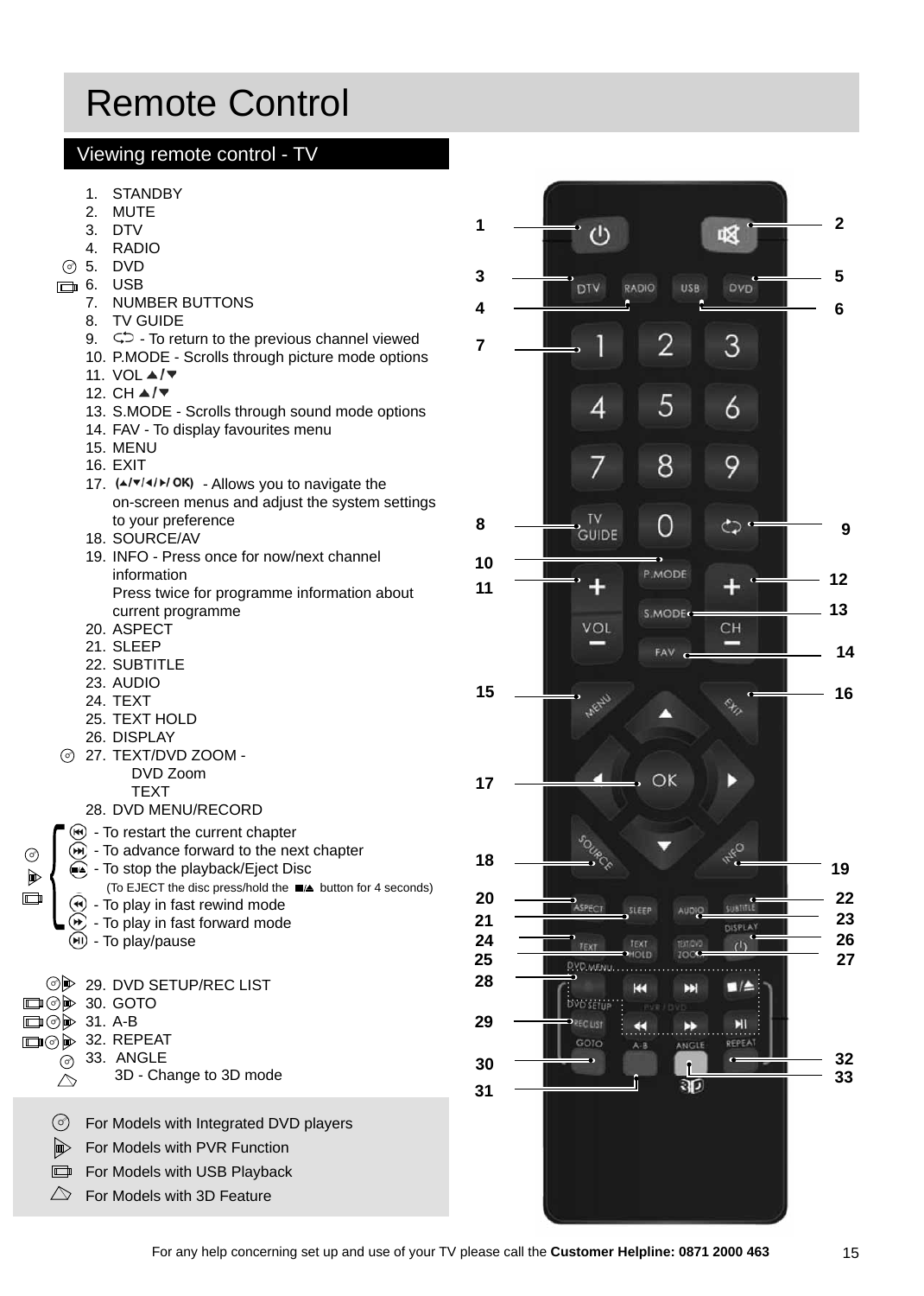## **Connections**





- COAX Audio Out Digital Coax output **1**
- **2**
- **3**
- **4**
- **5**
- **6** R/L Audio in
- **7**
- **8**
- **9**
- **10**
- **11**
- **12**
- **13**
- USB USB Input HDMI 3 HDMI input CI CARD IN Common Interface module Video Video Input **Component Audio input** COMPONENT (HD) Component input (YPbPr) EARPHONE Earphone Socket HDMI input HDMI input VGA PC Audio In 3.5mm PC audio input VGA-PC input





### **Connecting a DVD Player/Recorder, Video Recorder or Cable/Satellite Box**

TVs Input/Source should be set to Analogue

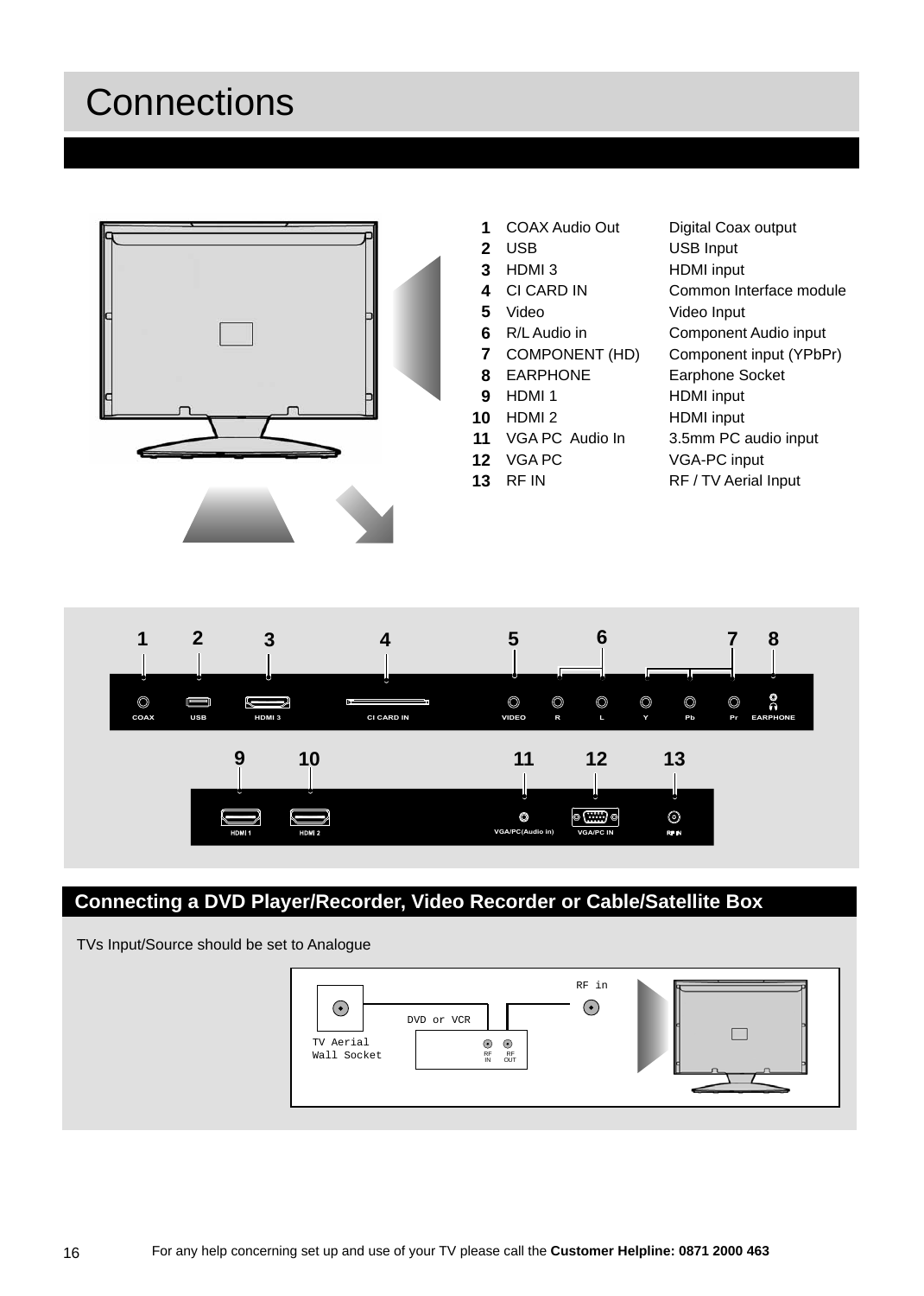## **Connections**

### **Connecting a DVD Player/Recorder, Video Recorder or Cable/Satellite Box**

TVs Input/Source should be set to Analogue



### **Connecting a Camcorder, Camera or Games Console**

Source should be set to Video



### **Connecting a High Definition (HD) Device Option 1** - via HDMI to HDMI cable

A HDMI cable can output both video and audio and enables you to enjoy digital-quality video and audio with minimal loss of quality.

TVs Input/Source should be set to HDMI.

**Important:** This model TV can not be used as a PC/laptop monitor via HDMI input. The HDMI Input is provided to view digital content with compatible external devices.

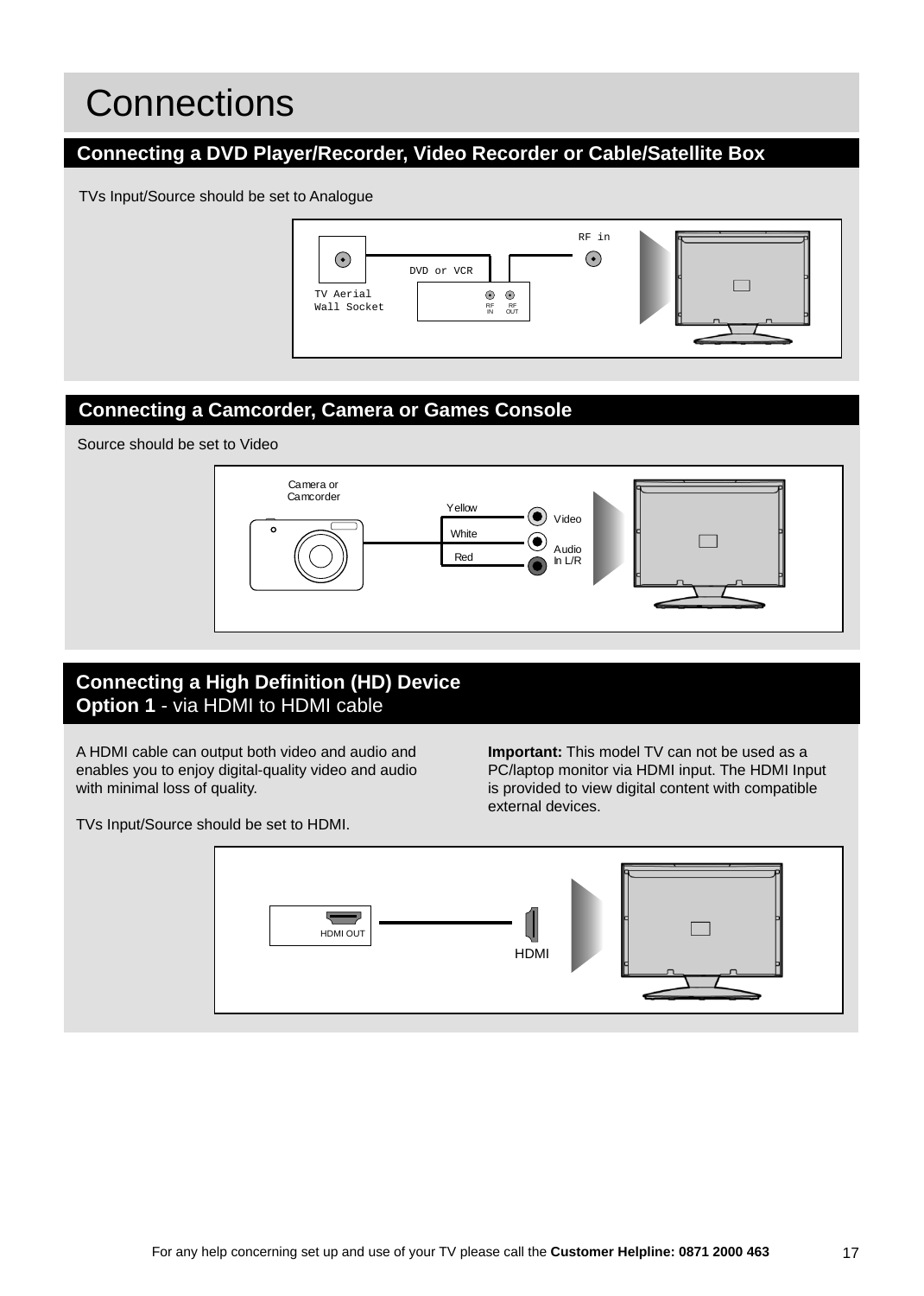### **Connections**

### **Connecting a High Definition (HD) Device Option 2** - via Component cable

If you are supplied with a cable from the device which has RED, GREEN, BLUE, RED & WHITE connectors you must connect via Component (for picture) and by phono cable (for sound).

TV Source should be set to Component.



### **Connecting to an external audio device (Amplifi ers, Surround Sound, Sound Bars etc\*)**

When connecting via the TV's 3.5mm Earphone output, this will disable the TV speakers.

There are two options to connect a device via the 3.5mm Earphone Output. \*Connecting cables not included.

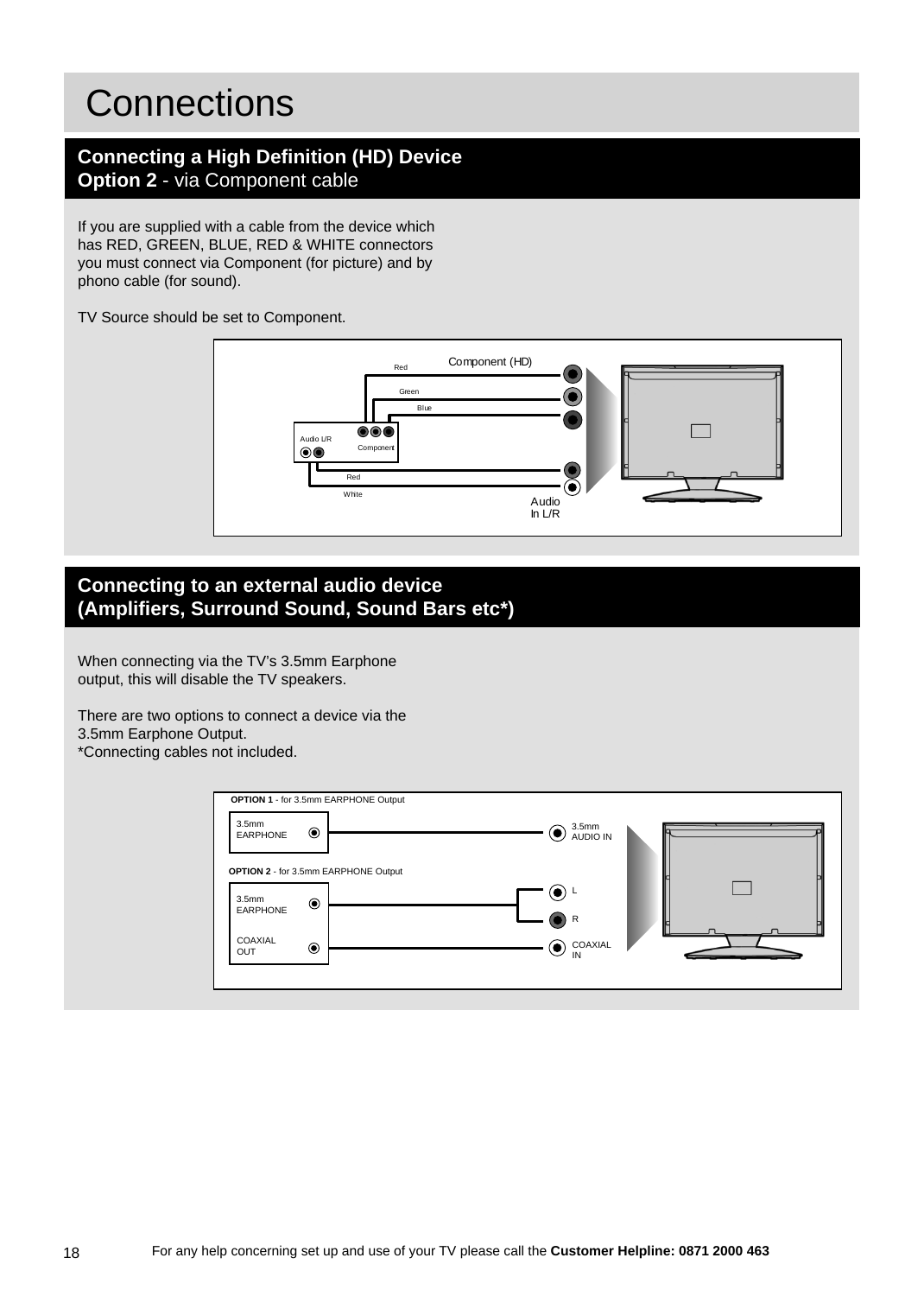## Channel Menu



#### **Auto Tuning**

Allows you to retune the television for all digital channels, digital radio stations and analogue channels.

#### **Analogue Manual Tuning**

Allows you to manually tune your analogue signal

#### **Digital Manual Tuning**

Allows you to manually tune your digital signal

#### **Channel Edit**

Allows you to delete, skip and add favourite channels.

#### **Schedule List**

Lists your programme reminders

#### **Signal Information**

Displays signal strength information

#### **CI Information**

Pay per view services require a "smartcard" to be inserted into the TV. If you subscribe to a pay per view service the provider will issue you with a 'CAM' and a "smartcard". The CAM can then be inserted into the COMMON INTERFACE PORT (CI Card In).



To access this menu, press [MENU] button on the remote control. To enter a menu press [OK]

If you wish to make changes to any of the default settings, use the scroll  $\triangle \blacktriangledown \blacktriangleright \blacktriangleleft$  buttons. To confirm any settings press [OK] button.

To exit this menu at anytime, press [EXIT] button.

|                     | <b>Channel Edit</b> |            |
|---------------------|---------------------|------------|
| 1.                  | BBC1                | <b>DTV</b> |
|                     | 2 BBC2              | <b>DTV</b> |
| 3                   | ITVI                | <b>DIV</b> |
| 4                   | Channel 4           | OTV        |
| 5.                  | five                | <b>DTV</b> |
| 6                   | BBC <sub>3</sub>    | <b>DIV</b> |
| 7                   | BBC4                | <b>DTV</b> |
| 8.                  | ITV <sub>2</sub>    | <b>DTV</b> |
|                     | 9 SKY1              | <b>DTV</b> |
|                     | 10 SKY2             | <b>DTV</b> |
| <sup>1</sup> Delete |                     | Skip       |
| OK<br>Watch         | Add/Remove          | Menu       |

Tip: If you do not press any buttons for 30 seconds, the menu will automatically exit. You can change the length of time before the menu exits automatically see 'Menu Duration' section.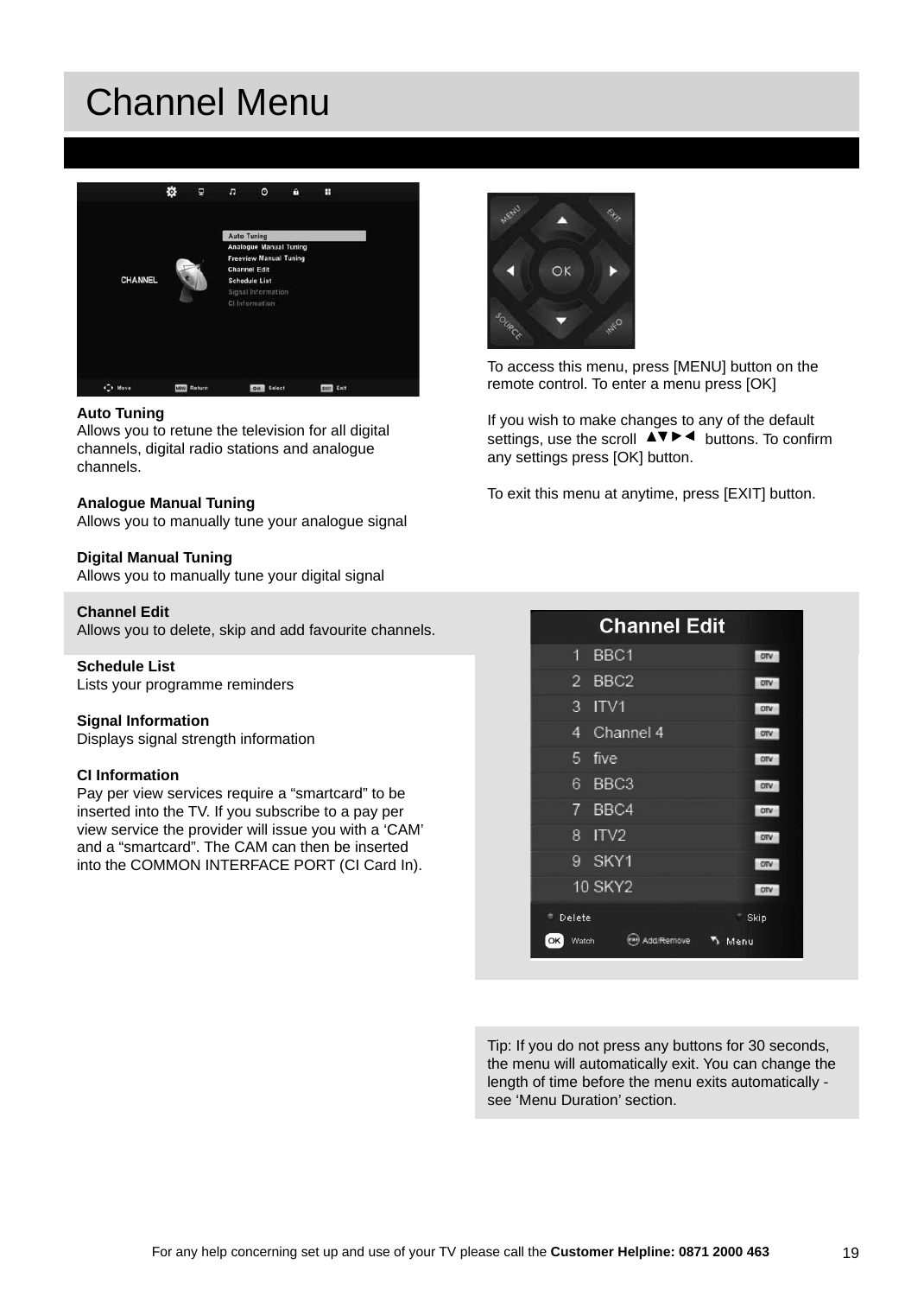## Picture Menu



#### **Picture Mode**

- Dynamic Recommended settings for fast moving pictures
- Standard Default settings
- Mild Set to be lighter in colour and less bright
- Personal Lets you manually alter all the settings
- Economy Power saving mode which reduces the energy used by up to 25% (by reducing the power to the LED/LCD panel). In Economy mode, the TV will switch itself to Standby mode after 3-5 hours in the event that the TV buttons or remote control buttons are not pressed (change the picture mode to another setting to de-activate this function)

#### **Contrast**

Switch the balance between black and white

#### **Brightness**

Increase or decrease the brightness of the picture

#### **Colour**

Increases the colour from black and white

#### **Tint**

Lets you increase or decrease the level of tint within the picture

#### **Sharpness**

Increase or decrease the sharpness of the picture

#### **Colour Temperature**

- Normal Default settings
- Warm Increases red within the picture
- Cool Increases blue within the picture

#### **Noise Reduction**

- Off Turns noise reduction off
- Low Minor system adjustment
- Middle Medium system adjustments
- High Maximum system adjustments
- Default Default settings



To access this menu, press [MENU] button on the remote control and scroll right. To enter a menu press [OK]

If you wish to make changes to any of the default settings, use the scroll  $\Delta \nabla \blacktriangleright$   $\blacktriangleleft$  buttons. To confirm any settings press [OK] button.

To exit this menu at anytime, press [EXIT] button.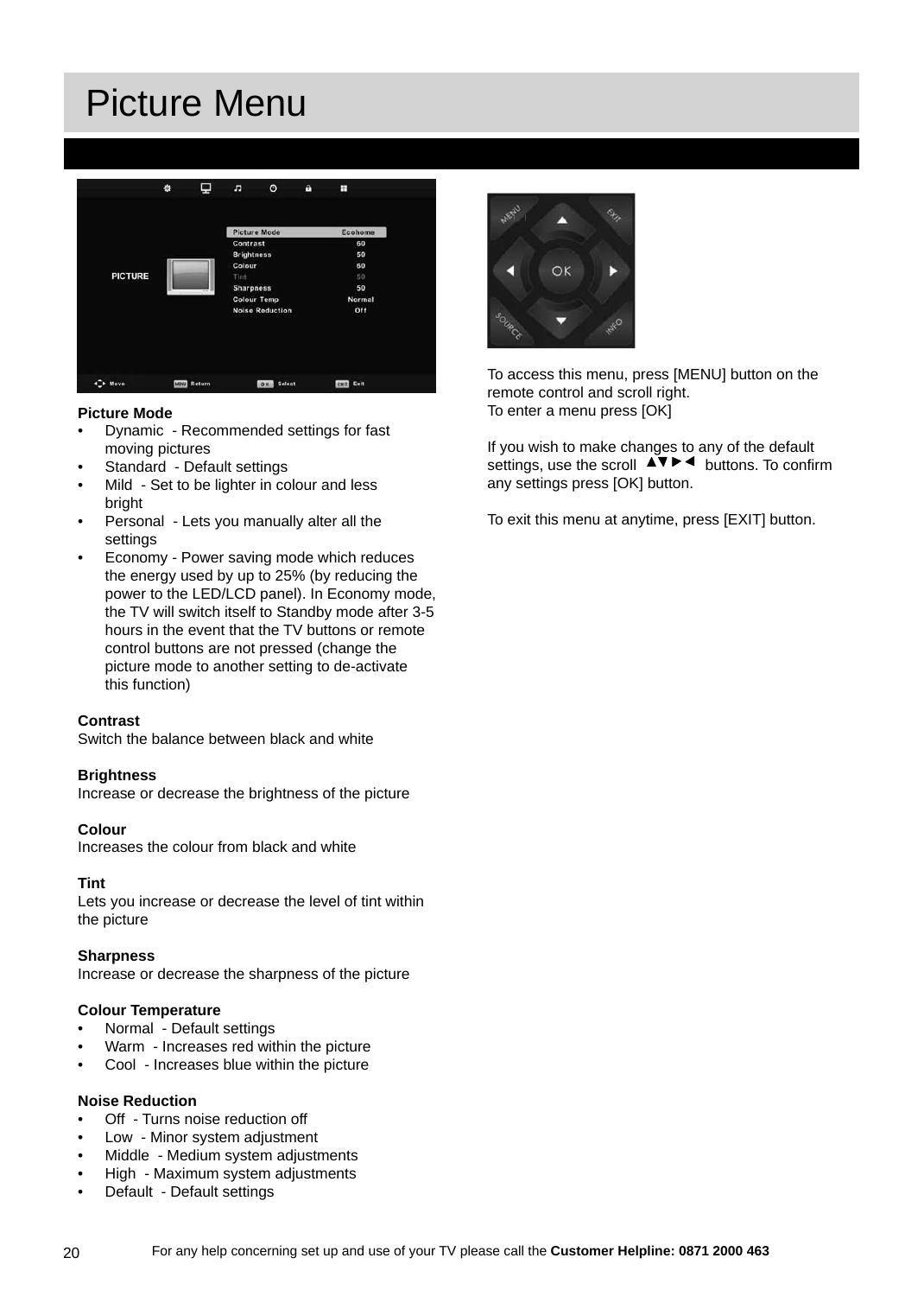## Sound Menu



#### **Sound Mode**

- Standard Default settings
- Music Emphasises music over voices
- Movie Provides live and full sound for movies
- Sports Emphasises sound for sports
- Personal Selects your personal sound settings

#### **Treble**

To adjust the amount of high frequency within the sound

#### **Bass**

To adjust the amount of low frequency within the sound

#### **Balance**

To switch the sound between the left and right speakers

#### **Auto Volume Level (AVL)**

When 'on' is selected, the volume will stay at a constant level regardless of input/source



#### **Digital Output**

- Off Off
- Auto Selects the best settings automatically
- PCM Select this option if you are connecting to a Stereo Hi-fi via coax cable (Pulse-code modulation (PCM) is a digital representation of an analogue signal)

#### **AD Switch**

This allows the user to increase and decrease the AD (Audio Description) volume level.

(Audio Description is a service available on certain programmes. It provides a description of what is happening during the selected programme for a person who is visually impaired)

**Tip**: Treble and bass levels can only be adjusted when the sound mode 'Personal' is selected.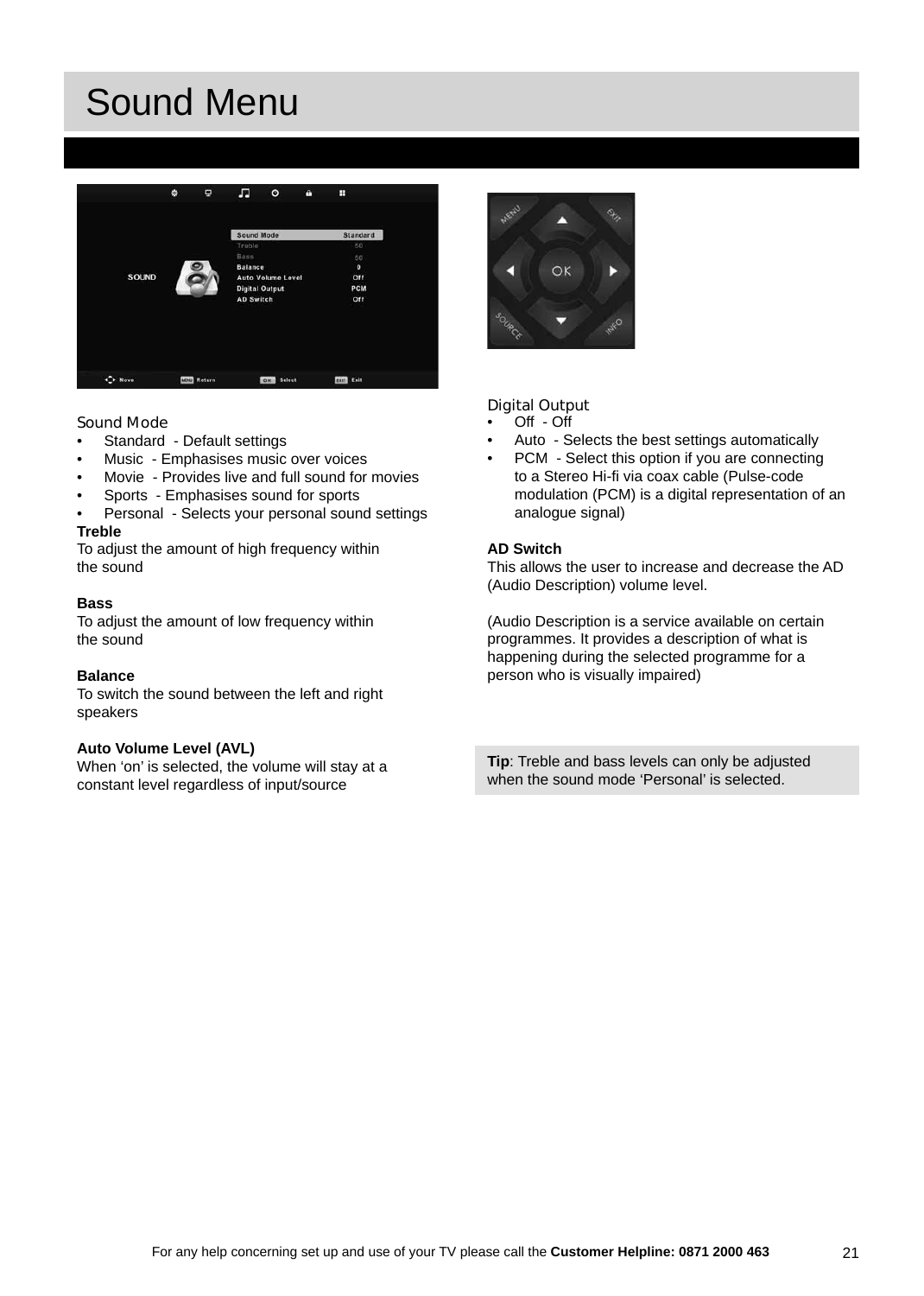## Time Menu



#### **Clock**

Shows the date and time

#### **Off Time**

Allows you to set a specific time for your TV to turn off

#### **On Time**

Allows you to set a specific time for your TV to turn on, the channel it will then display, the source it will be on and also the volume. This function can then be toggled to repeat every day or a certain day.

#### **Time Zone**

Change your current time zone

#### **Sleep Timer**

Lets you set the sleep timer so the television automatically switches off after a set amount of time. Off -> 10min -> 20min -> 30min -> 60min -> 90min -> 120min -> 180min -> 240min

#### **Auto standby**

Toggle the Function on and off

#### **OSD Timer**

Lets you adjust the amount of time the On Screen Menu stays on the screen before disappearing



To access this menu, press [MENU] button on the remote control and scroll right. To enter a menu press [OK]

If you wish to make changes to any of the default settings, use the scroll  $\Delta \nabla \blacktriangleright$   $\blacktriangleleft$  buttons. To confirm any settings press [OK] button.

To exit this menu at anytime, press [EXIT] button.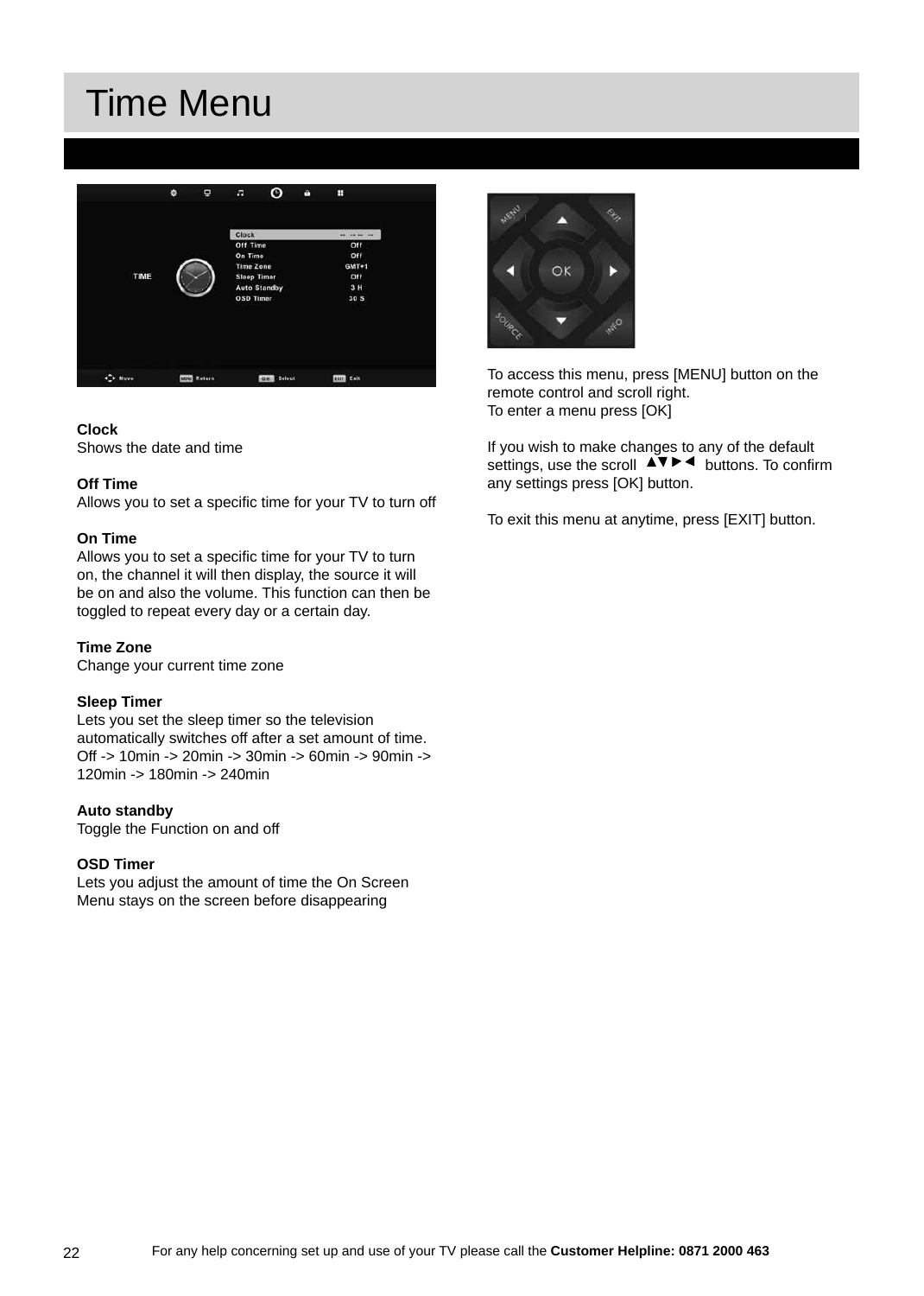## System/Hotel Lock Menu



#### **System/Hotel Lock**

Allows you to lock or unlock the menu. You will be asked to enter a 4 digit password use the  $\triangleleft$  button to quit the password input. Use the  $\blacktriangleright$  button to clear. Default password is 0000

#### **TV Button Lock**

Allows you to lock the buttons on the side of the TV set

#### **Parental Guidance**

Allows you to set the rating to block certain content based on age information

#### **Default Source**

Allows the user to set the default source. The default source is the source the TV starts on when first switched on

#### **Default Channel**

Allows the user to set a channel as the default channel on the Digital source. The default channel is the channel the TV starts on when first switched on

#### **Source Lock**

Allows you to lock the source menu

#### **Channel Lock**

Allows you to lock certain channels manually

#### **Max Volume**

Allows you to adjust and set the maximum volume

#### **Change Password**

Allows you to change the password



To access this menu, press [MENU] button on the remote control and scroll right. To enter a menu press [OK]

If you wish to make changes to any of the default settings, use the scroll  $\Box \bullet \bullet \bullet$  buttons. To confirm any settings press [OK] button.

To exit this menu at anytime, press [EXIT] button.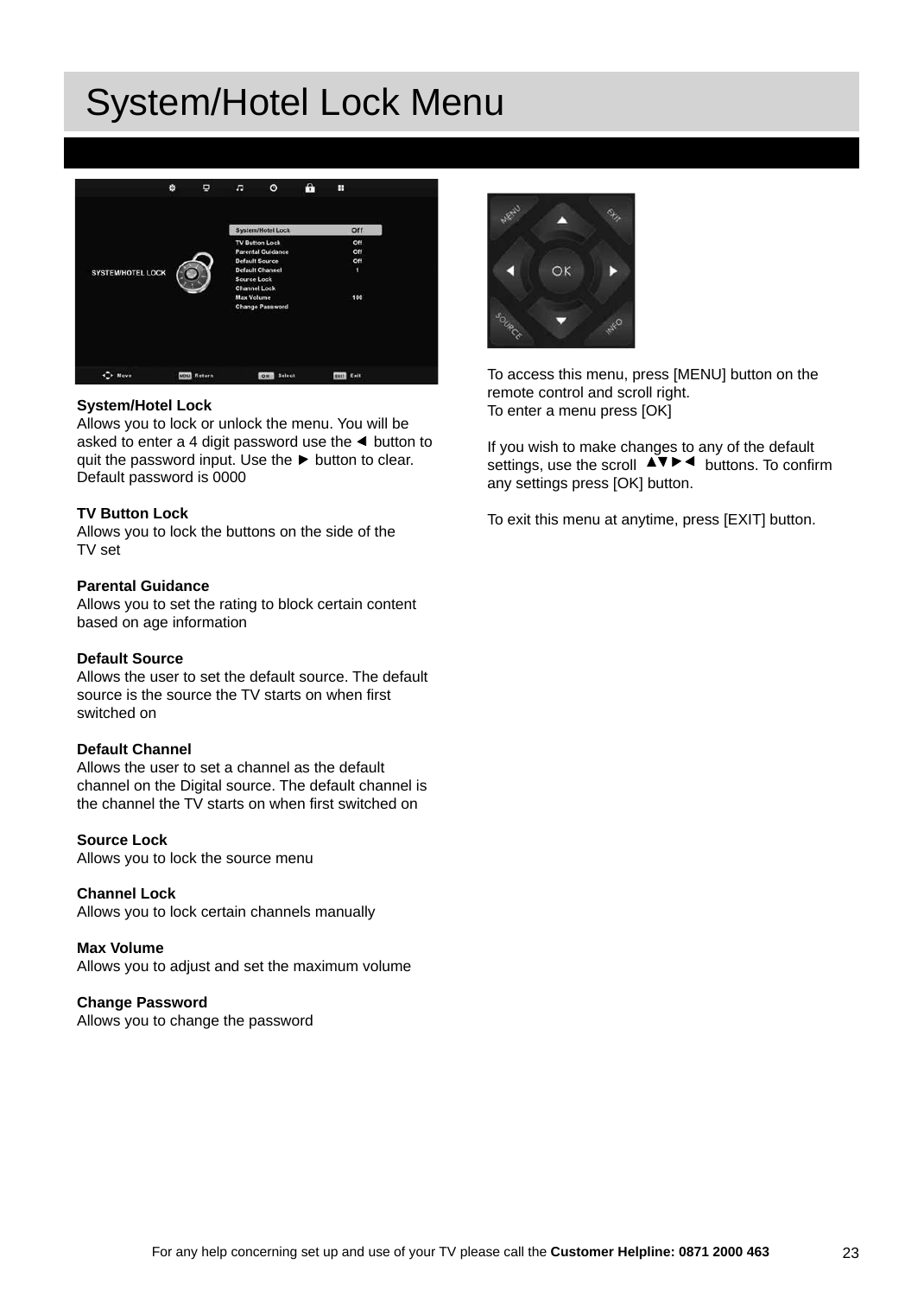## Setup Menu



#### **Language**

Allows you to change the language of the menu

#### **Audio language**

Allows the user to change the audio language

#### **Subtitle Language**

Allows the user to change the subtitle language

#### **Hearing Impaired**

This allows the user to turn on the Hearing Impaired function, this produces subtitles on the screen which provide a description of what is happening during the selected program.

#### **PVR File System**

Allows you to view the format and performance of a USB key

#### **Aspect Ratio**

#### **Blue Screen**

Changes the background when there is no input between clear and a blue background (Only available on some sources)

#### **First Time Installation**

Allows you to retune the television for all digital channels, digital radio stations and analogue channels.

#### **Reset:**

*Reset Menu System* - This resets the menus to factory settings. *Reset TV Channels -* This clears all the TV channels from the television.

#### **Software Update (USB)**

This menu lets you install the new software/firmware onto the television. Further details of how to do this will be issued with the firmware. Contact the helpline or refer to the 'product support' section of the website.

#### **HDMI CEC (Consumer Electronic Control)**

Allows HDMI devices to control each other and allows the user to operate multiple devices with one remote control. (only available with compatible devices)

Within the UK the picture format varies depending on the channel/broadcast. There are a number of different options to best meet your needs

- **Auto**  Automatically displays the best picture format. So the picture is in the correct position. May have black lines at the top/bottom and/or sides.
- **Original**  Will display the picture from the broadcaster without any change
- **4:3**  Displays the 4:3 picture in its original size. Side bars are shown to fill the  $16:9$  screen



**• 16:9** - Fills the screen with a regular 16:9 signal and 4:3 will stretch to fill the screen



**• 14:9** - Displays the 14:9 picture in the correct proportion. As a result side bars are shown on the screen



**• Zoom** - The picture is the correct proportion but zoomed in to fill the screen

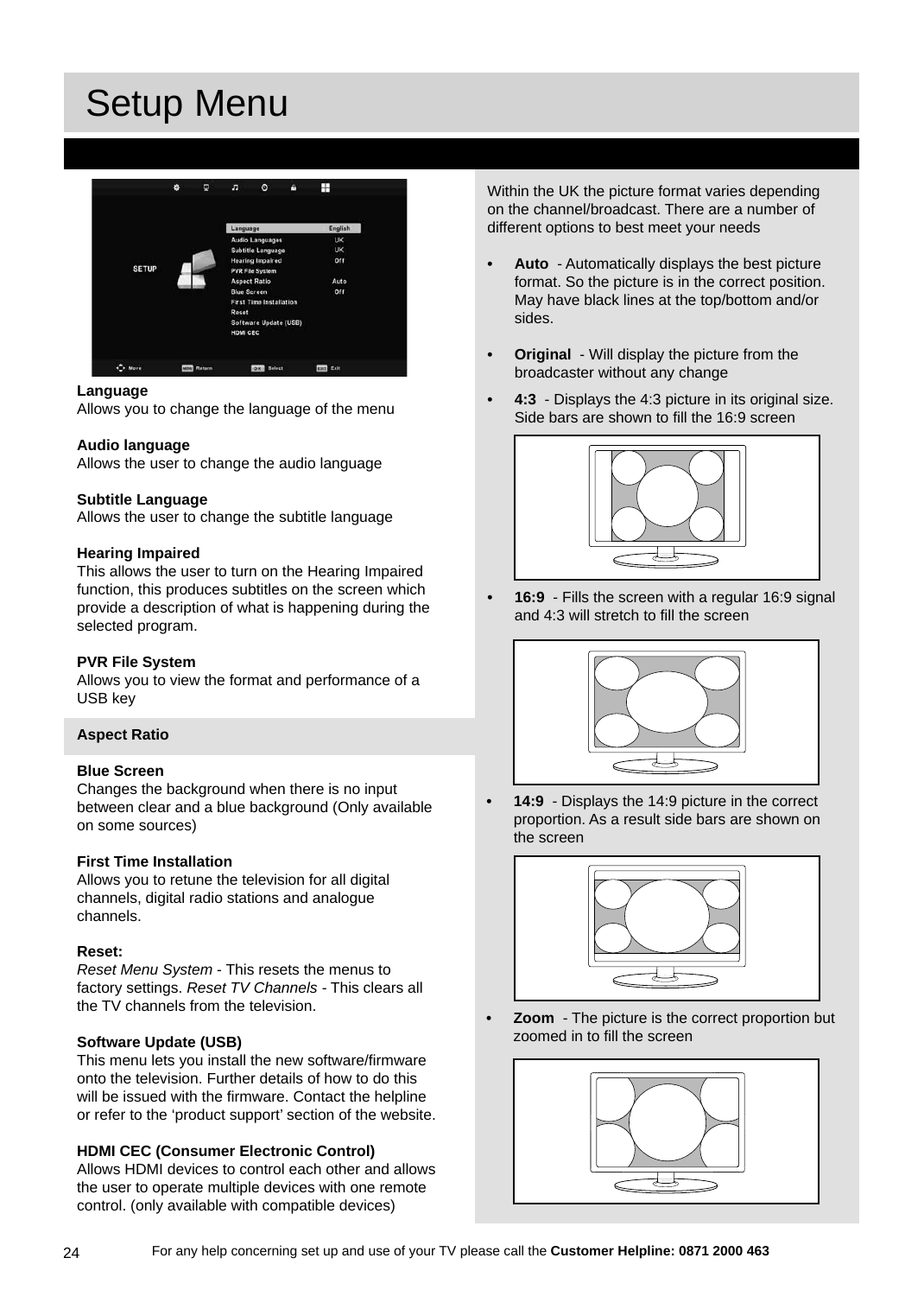## 3D Settings

#### **For the best 3D picture effect, watch your TV from vertical angle +/- 10°.**

#### **3D Type**

When connecting a 3D product sometimes the picture maybe displayed incorrectly; choose from the following settings to correct this. You can toggle these settings by pressing the '3D' button on your remote

| 3D Off               | Default settings                                                                                                                                                                                                                                                                                                                                                                                                                                                                                                                                    |
|----------------------|-----------------------------------------------------------------------------------------------------------------------------------------------------------------------------------------------------------------------------------------------------------------------------------------------------------------------------------------------------------------------------------------------------------------------------------------------------------------------------------------------------------------------------------------------------|
| Side by<br>Side      | 3D format is commonly used in 3D broadcasting, works by halving the horizontal resolution<br>of videos to store left and right eye images in each frame. It effectively displays up to 960 x<br>1080 pixel pictures to each eye, enabling TV stations to telecast 3D content at a much lower<br>bandwidth compared with 3D Blu-ray discs. Typical supported resolutions are limited to 720p<br>and 1080i for 3D TV programs.<br>Users will need to manually select the correct 3D format to properly display side-by-side<br>3D content on a 3D TV. |
| Top<br><b>Bottom</b> | 3D format is alternative for 3D broadcast, which is pretty similar to side-by-side 3D except<br>that it halves the vertical resolution instead. Available primarily up to 720p resolution, top-<br>and-bottom 3D offers 1280 pixels horizontally. The higher pixel count is generally considered<br>more suitable for displaying panning motion insports programs.                                                                                                                                                                                  |
| Frame<br>Packing     | As its name suggests, this format stacks the left and right eye images in each frame to retain<br>the content's original resolution for the best 3D pictures. Most, if not all, 1080p 3D<br>Blu-ray movie discs and 720p PS3 3D games are produced utilizing this technique. Another<br>key differentiator is that all 3D TVs should be able to automatically detect frame-packing 3D<br>signals and correctly display the content without user intervention.                                                                                       |
| Line by<br>Line      | The picture signals for left and right eyes are interleaved in alternate lines. The left clip's<br>resolution is halved then placed in the odd lines of the video stream. Correspondingly, the<br>right clip's resolution is halved then placed in the even lines of the video stream. When<br>combined the video stream totals 1920×1080.                                                                                                                                                                                                          |

#### **Exchange 3D L/R**

Change picture sequence for different viewing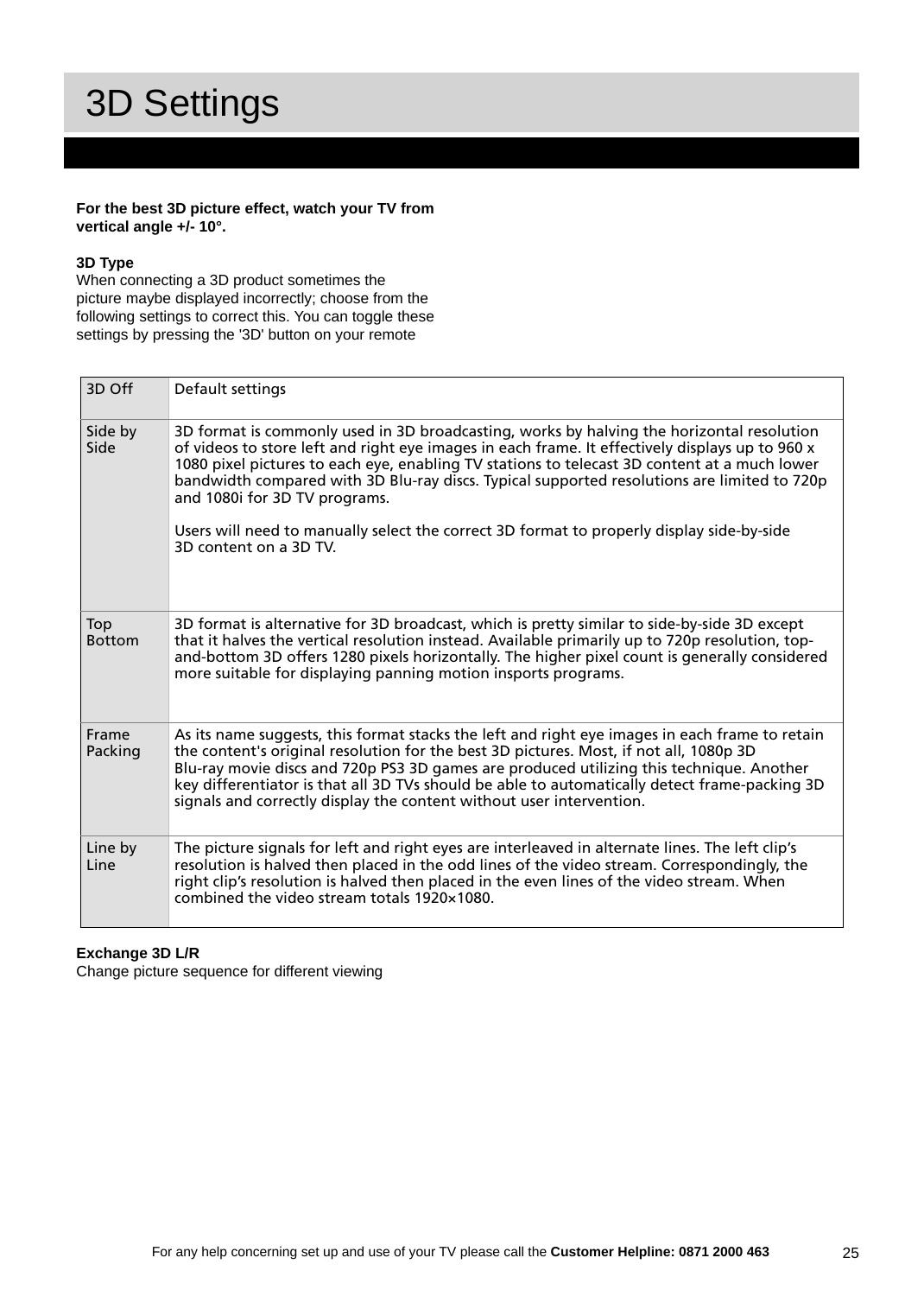## Using The Television As A Computer Monitor

### **How to set up for Windows XP & Windows Vista (connecting via VGA cable to the TV)**

IMPORTANT – Before connecting the computer to the television you must ensure the computer settings are correct for the television. You MUST do this using your old monitor.

#### **1)** Switch on your computer

**2)** When finished booting up right click your mouse anywhere on the screen



**4)** Left click your mouse on Setting/Display Settings. Ensure the screen resolution is set to what is shown in the technical specifications section toward the rear of this user guide. To correct the resolution to that of the television move the slider.



**XP Screen** 

**VISTA Screen** 



**XP Screen** 

**VISTA Screen** 

**6)** Left click on the drop down for Screen refresh rate and select 60 Hertz, if you experience picture noise or 'flickering', select 50 hertz or 70 hertz.

**7)** Click on Apply, then click Yes and the settings will be saved.

**8)** Now switch off your computer and connect the television (as shown) **9)** Switch on the TV, select the input/source to VGA/PC and re-start your PC.





#### **Connecting a Laptop**

In addition to the above if you are connecting a laptop to the television you will also need to activate the VGA connection on the laptop. This can vary based on the brand of laptop you have, on many brands/models, it is as per below.

**1)** Connect the laptop to the television

**2)** On the Laptop push buttons The screen will now switch to the television.





**3)** Left click your mouse on Properties/Personalise

**5)** Left click your mouse on Advance/Advanced Settings and left click on Monitor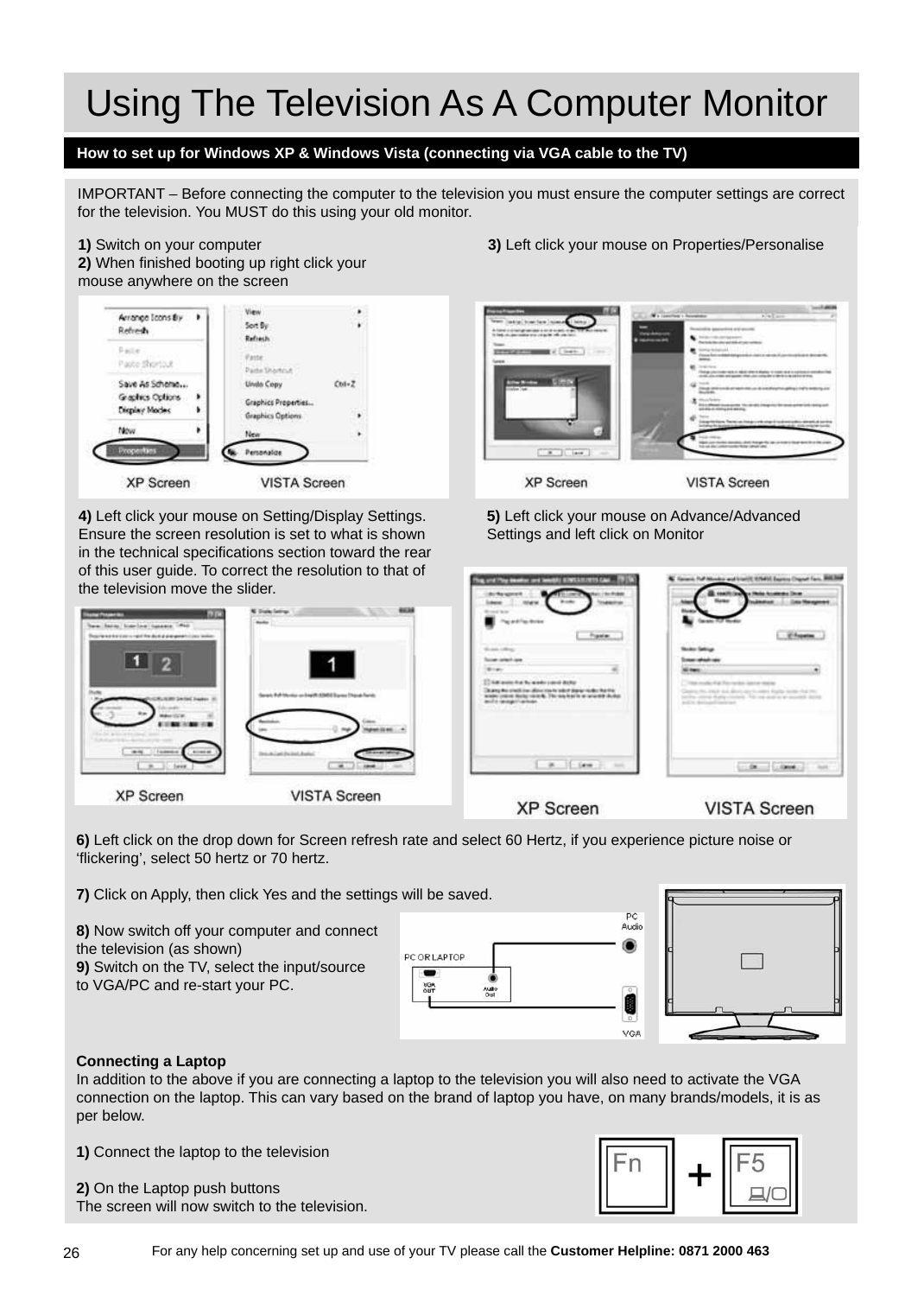## PC Settings



#### **Auto Adjust**

Lets you automatically configure the television to be used as a computer monitor

#### **H Offset**

Changes the horizontal position of the picture

#### **V Offset**

Changes the vertical position of the picture

**Size**

Increase picture size

#### **Phase**

To adjust delay time of phase in order to reduce the noise of picture

#### **Position Reset**

Changes back to the factory settings



To access this menu, press [MENU] button on the remote control. To enter a menu press [OK]

If you wish to make changes to any of the default settings, use the scroll  $\overrightarrow{AP}$   $\overrightarrow{b}$  buttons. To confirm any settings press [OK] button.

To exit this menu at anytime, press [EXIT] button.

Tip: If the computer is left in-active for a period of time, the television will switch into a 'sleep' state (the screen will power off to save power). To switch back on press the standby button.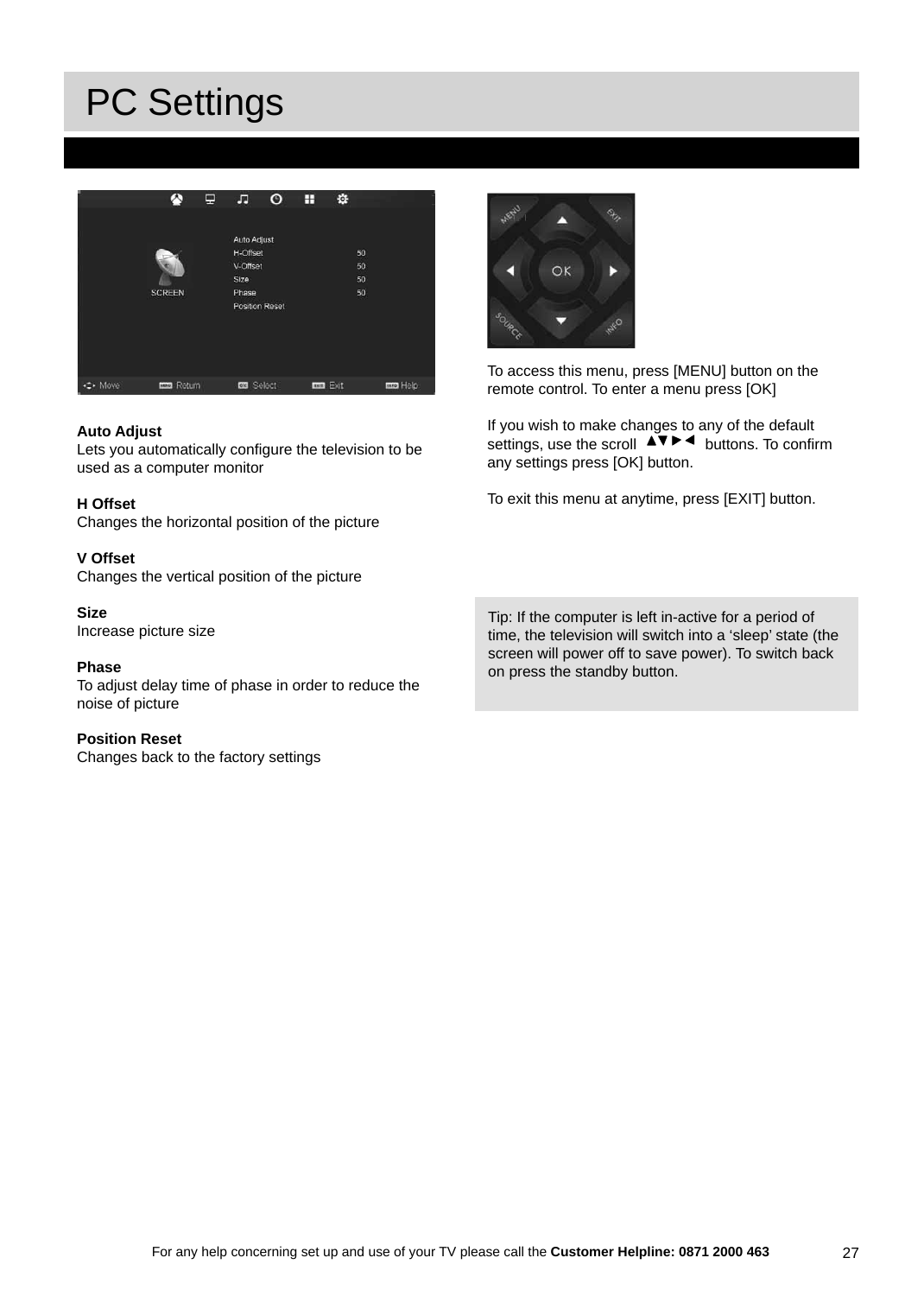## 7 Day TV Guide

TV Guide is available in Digital TV mode. It provides information about forthcoming programmes (where supported by the freeview channel). You can view the start and end time of all programmes and on all channels for the next 7 days and set reminders.

1) Press [TV GUIDE]. The following 7 Day TV Guide will appear.

### 7 Day TV GUIDE

10 Years Younger: The Challenge

Season 2

Support worker Janice Cassidy's lifestyle of long working hours and a penchant for tanning has taken its toll, while the stress of bringing up two daughters and heavy smoking has affected interior designer Shere Morady. Surgeon Jan Stanek and the team set out to provide

|                  |               | 04 Aug 2010 10:42                                     |  |
|------------------|---------------|-------------------------------------------------------|--|
| $ $ BBC1         | 05:00-06:00   | 10 Years Younger: The Challenge                       |  |
| BBC2             | 06:00-06:30   | The Simpsons                                          |  |
| $  $ ITV1        | 06:30-07:00   | <b>Hollyoaks</b>                                      |  |
| Channel 4        | 07:00-08:00   | <b>Channel 4 News</b>                                 |  |
| five             | 08:00-09:00   | How to Look Good Naked                                |  |
| BBC3             | 09:00-10:00   | Newlyweds: The One Year Itch                          |  |
| $ $ BBC4         | 10:00-11:15   | <b>Big Brother</b>                                    |  |
| $\parallel$ ITV2 | 11:15-11:45   | The Big Bang Theory                                   |  |
|                  | <b>Remind</b> | Next Day<br>Prev Day<br><b>O</b> Display<br>Move View |  |

2) Navigate through the menu using  $\triangle \blacktriangledown \blacktriangleright \blacktriangleleft$ 

You can now:

Set a reminder by pressing GREEN View a previous day by pressing YELLOW View the next day by pressing BLUE

3) Press [EXIT] to exit the 7 day TV Guide.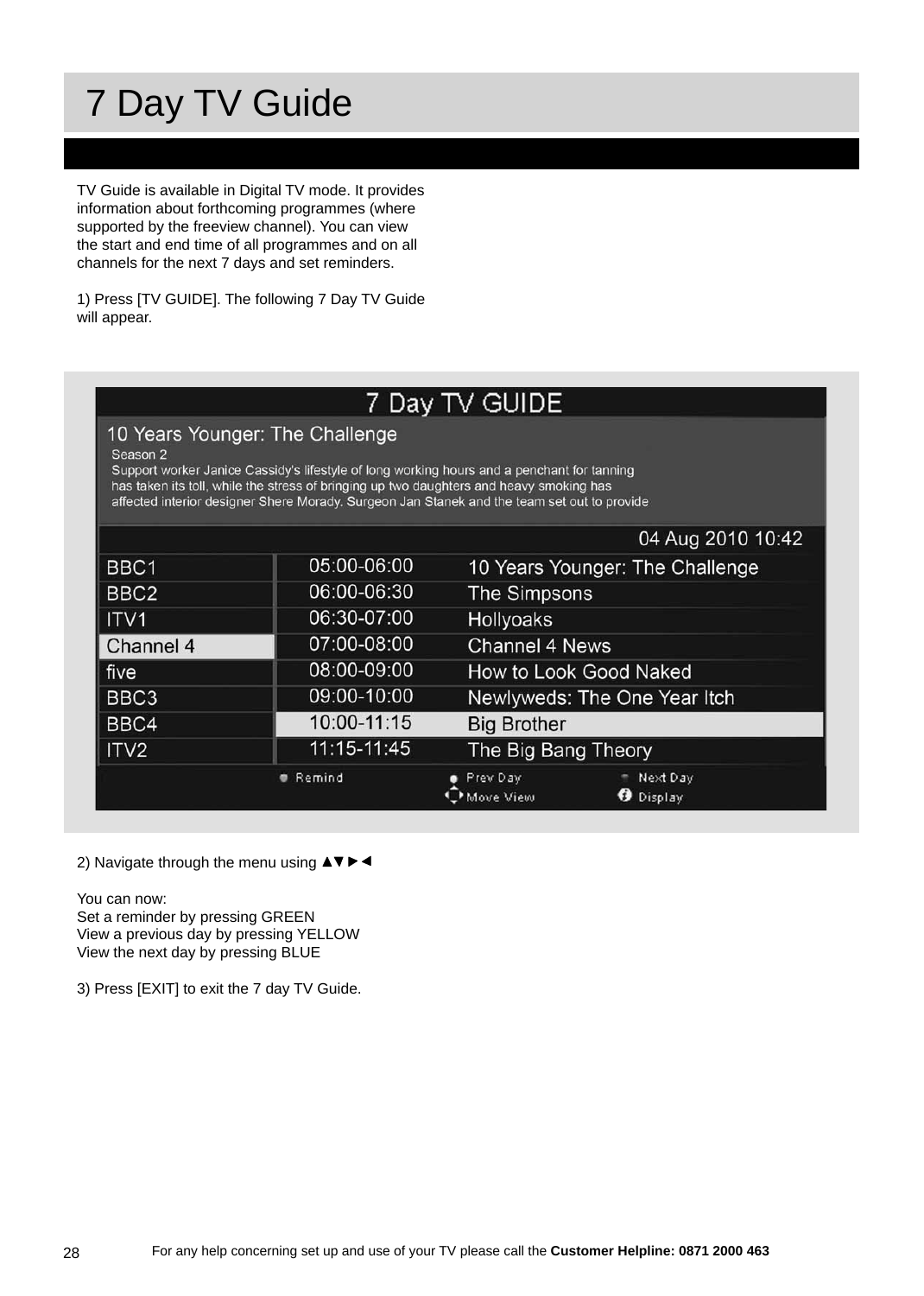## USB Mode / Media Player

USB mode offers playback of various different types of content that you have saved on your USB Memory Stick.

On switching to USB source the above menu screen will appear. The content will be divided into Photo, Music, Movie and Text based on file type.

**1)** You can navigate through the menus using the scroll  $\triangle \triangledown \triangleright \triangleleft$  buttons. To confirm the item you wish to play/view press [OK] button.

**2)** Select the drive you require.

(If your drive only has 1 partition you will only see 1 item).

**3)** You can now access the item. Press OK to view.

**4)** While viewing you control the item using **(Fig A)** or by pressing (i) and using  $\triangle \blacktriangledown \blacktriangleright \blacktriangleleft$  and (OK)











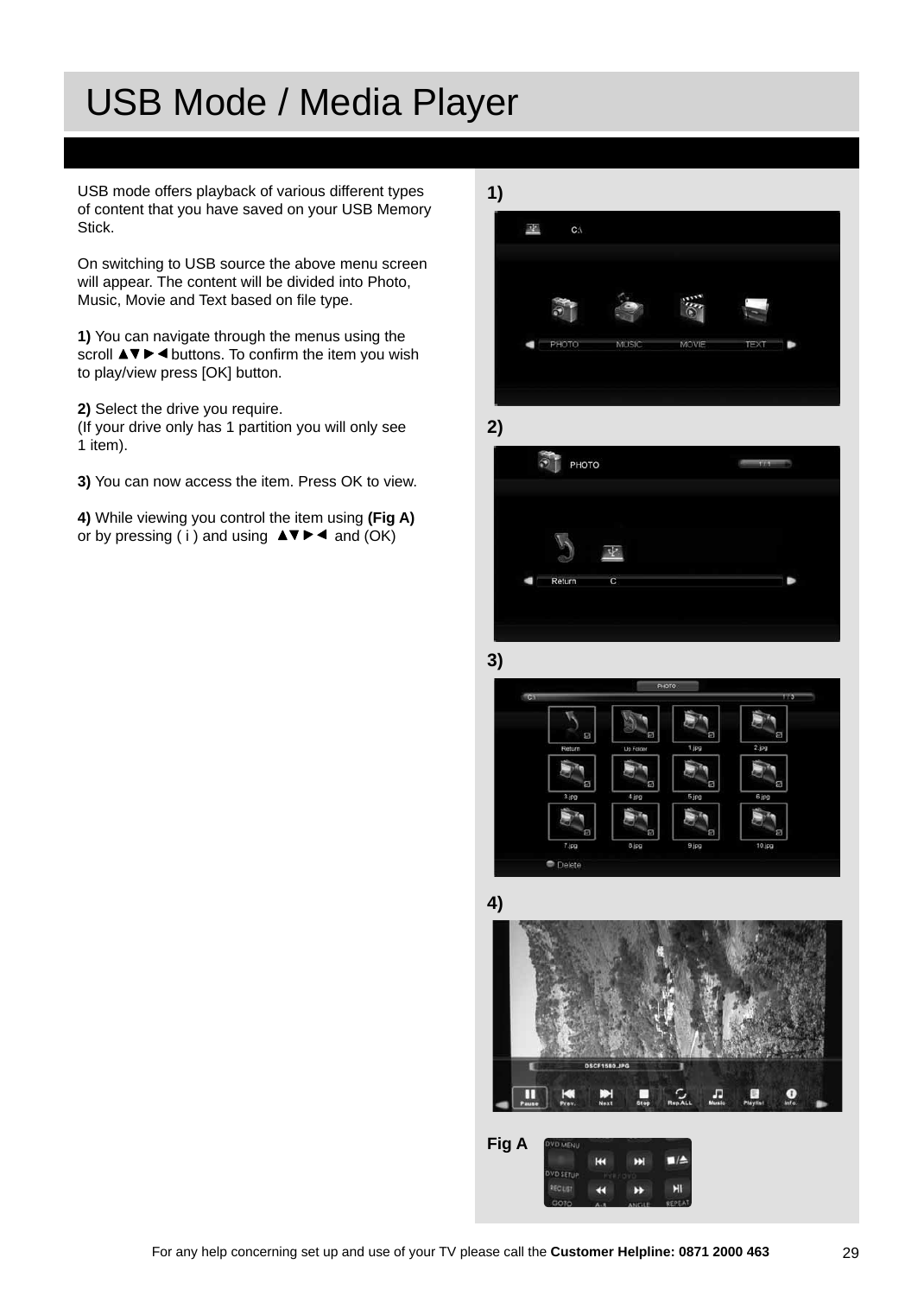## USB Record - Digital Mode

#### **USB RECORD – FREEVIEW/SAORVIEW MODE**

Built into this television is a USB record facility. This function is available in Freeview/Saorview mode when used in conjunction with a compatible USB memory stick or USB hard drive. The benefits of this are as follows:

- Pause live TV and then playback, fast forward and rewind (up to live TV)
- One button record, if you decide you want to record the current programme
- Easy programmable recording from the 7 day TV Guide
- Record TV and watch/listen back on your computer/laptop

Due to the nature of the product, it is necessary to use a high speed USB memory stick (as the TV reads from and writes to the memory stick at the same time, some memory sticks may not be suitable)

You can purchase high speed memory sticks from some computer stores, alternatively, we have a selection of tested and compatible memory sticks available to purchase directly from the helpline/web site.

Minimum Specification - USB Memory Stick

| <b>Read Speed</b>  | 20 MB/s (Mega Byte Per Second) |
|--------------------|--------------------------------|
| <b>Write Speed</b> | 6 MB/s (Mega Byte Per Second)  |

#### **Pause Live TV (Time Shift)**

Pausing Live TV is very simple.



 $(m)$  - Press the play/pause button and the television will pause and the live content will be recorded. To resume watching press play/pause again.

**rear of this user guide.**

**If you wish to use a USB portable hard drive larger than 32GB, please refer to the FAQ section at the** 

 $(\rightarrow)$  - Press fast forward to go forward in a recording (i.e. to skip adverts)

 $\left(\rightarrow\right)$  - Press fast rewind to go back in a recording (i.e. if you fast forwarded too far)

Tip: When you switch the TV to standby or change channel the Time Shift memory is wiped. To restart time shift you must press play/pause button.

#### **One Button Record**

At any point in time you may decide to record the current channel that you are watching. To do this you need to press the red button highlighted below.



Tip: This television contains one TV tuner, therefore it can only record the channel you are watching or record one channel while the television is in standby mode.

Note: USB record function is only avilable in Freeview/Saorview TV mode. Due to copyright laws and illegal copying/ recording it is not possible to record to/from any other input/output source.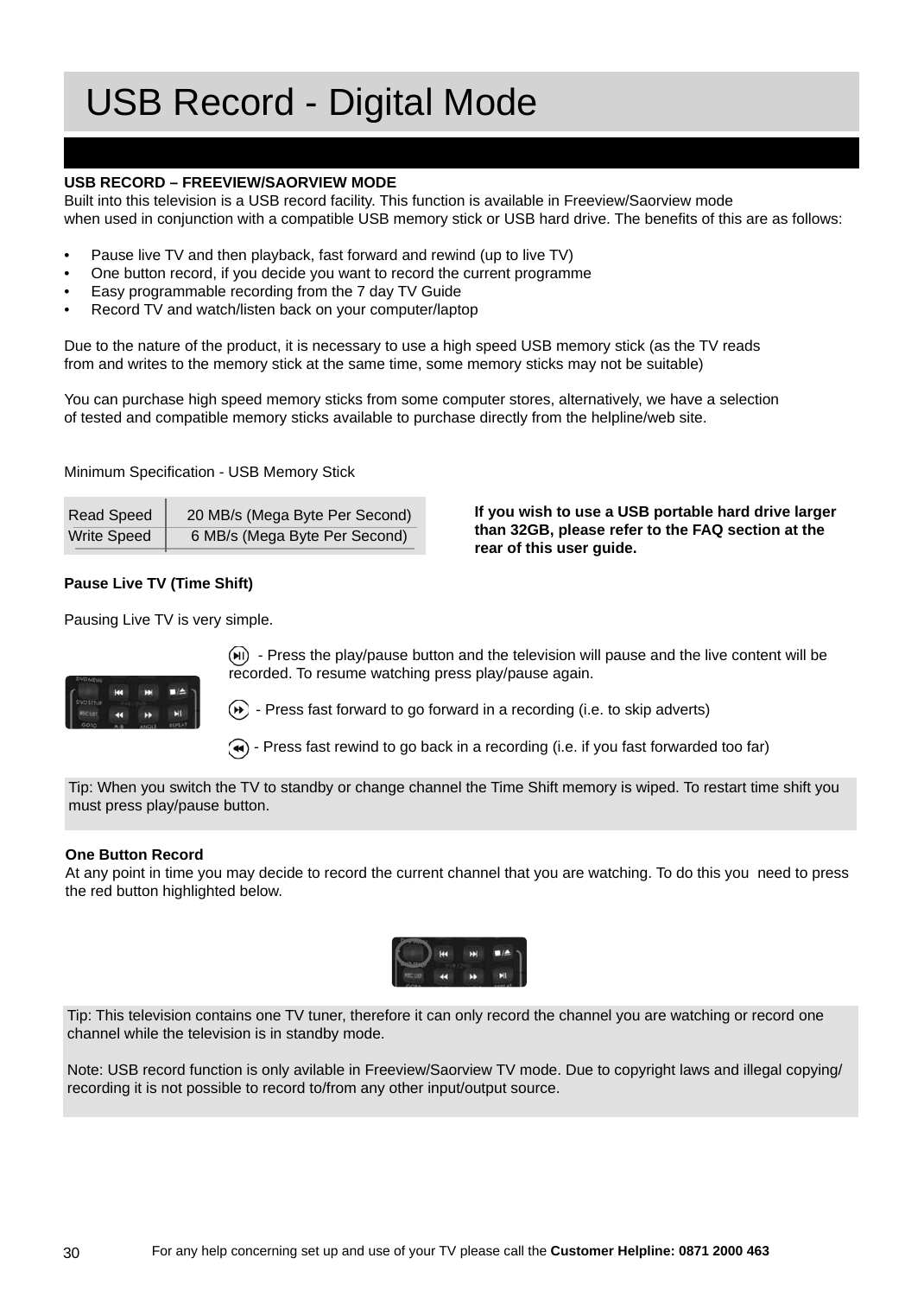## Using Your TV With a Sky Digital Set Top Box

#### **Option 1) Connecting your TV to your Sky box (when both the TV and Sky Box are located in the same room)**

Depending on your Sky Box & TV model, connect either by SCART or HDMI cables (available separately)

If connecting by SCART, select the 'Input source' on the TV as SCART.

If connecting by HDMI, select the 'Input source' on the TV as HDMI (if the TV has more than 1 HDMI port, ensure you select the input source to match the HDMI numbered port on the rear of the TV)

If you wish to use your Sky remote to operate the TV's functions, you will need a Sky remote control (Revision 9 or later) and you will need to programme a 4 digit code into it. See bottom of this page.

### **Option 2) Connecting your TV to your Sky box (when your Sky box is located in a different room to the TV)**

Please note, if you are adding a 'Magic Eye/TV Link' to your system so that you can use your Sky remote control to change the Sky channel in the room where the 2nd TV is located, please refer to the instructions included with the TV link/magic eye in order to ensure the RF or RF2 output on your Sky box is powered on. (The red LED light on the TV link/magic eye will light up if the RF / RF2 output is correctly set up) If you do not have the instructions that came with the TV link/magic eye, instructions on how to do it can be found on our web site.



Sky Box

ò

SCART or HDMI

cable

**1)** To tune the TV to the Sky box, on the 2nd TV, select the 'Analogue' input source.

**2)** Select the channel that you wish to store the Sky box/channel on. (If you do not use channels 1-5 because you no longer have analogue terrestrial channels after digital switchover, you may choose to select channel 1 to store the Sky box/channel, if you still have and use analogue channels 1-5, you may for example decide that channel 6 is the best option for you)

**3)** Press the corresponding number on the remote control to select the desired analogue channel chosen as per point 2 above.

**4)** On the TV remote control, press Menu. Now navigate through the menus to select Manual Tuning or Analogue Manual tuning (refer to the Tuning/Channel menu section of this user guide if necessary)

**5)** Manually tune in the channel (usually, the Sky box is at a frequency between 800Mhz and 850Mhz) once the Sky box/channel is found, press 'OK' to store it.

*If you wish to use your Sky remote to operate the TV's functions, you will need a Sky remote control (Revision 9 or later) and you will need to programme a 4 digit code into it.* **Please see below.**

#### **Using a Sky Remote or a Universal Remote to operate your TV**

**Sky Remote Control** - If you wish to use your Sky remote to operate the basic functions of your TV, you need to programme a 4 digit code into it. Please note - you will need the latest Sky Revision 9 remote control as this is the only version that includes the latest software/firmware necessary to operate this model of TV.

The code required for this television is 2134. If you wish to upgrade/replace your existing Sky remote control to the latest version, you can do so on our web site.

**Universal Remote Control** - If you wish to use a Universal remote control to operate your TV, please refer to the website for a full list of codes. (Please note we only have codes for One for All branded remote controls, if you have an alternative brand of Universal remote, please refer to the manufacturer for the code.)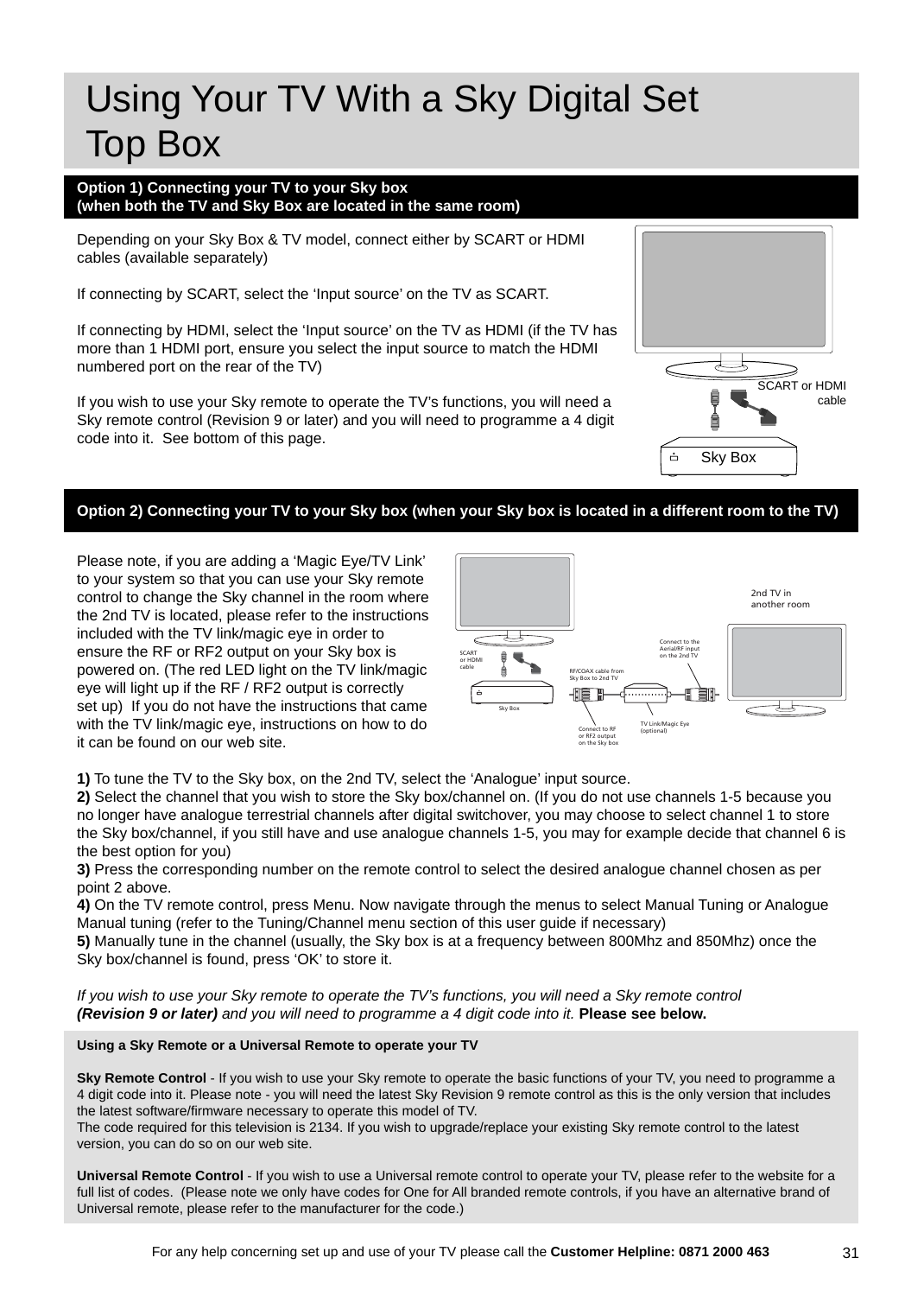# Frequently Asked Questions

| General                 | I would like to have<br>louder sound by<br>connecting additional<br>speakers                                                                 | Subject to the TV model and connections, it is possible to connect the TV<br>to an external amplifier or surround sound (subject to connections/inputs on<br>the device) as follows:-<br>1) Connect a COAX cable* from the TV's COAX output to your amplifier/<br>surround systems COAX input<br>2) Connect a 3.5mm jack to L/R phono cable* from the TV's headphone<br>socket (where fitted) to your amplifier/surround sound L/R input. Please<br>note sound to the TV's speakers will be disabled.                                                                                                                                                                                                                        |
|-------------------------|----------------------------------------------------------------------------------------------------------------------------------------------|------------------------------------------------------------------------------------------------------------------------------------------------------------------------------------------------------------------------------------------------------------------------------------------------------------------------------------------------------------------------------------------------------------------------------------------------------------------------------------------------------------------------------------------------------------------------------------------------------------------------------------------------------------------------------------------------------------------------------|
| General                 | Why are some<br>options in the menu<br>unavailable and<br>greyed out                                                                         | Some options are only available in certain sources, i.e. HDMI, PC/VGA.<br>They are unavailable in the other sources where they have no affect.                                                                                                                                                                                                                                                                                                                                                                                                                                                                                                                                                                               |
| General                 | Can I stop my TV<br>turning off after<br>4hrs?                                                                                               | Yes, In the time settings menu, scroll down to Auto standby and select OFF                                                                                                                                                                                                                                                                                                                                                                                                                                                                                                                                                                                                                                                   |
| TV                      | I have tuned in<br>Digital TV but I am<br>not receiving any or<br>all of the channels<br>and/or the channels I<br>receive are breaking<br>up | 1) Check you are in an area that can receive Freeview. Visit<br>www.freeview.co.uk<br>2) Check you are using an aerial that is able to receive a good digital<br>signal. In most cases, you will need an outdoor digital hi-gain/wideband<br>aerial. In areas that have excellent Freeview coverage, you may be able to<br>use a loft type aerial but it is highly likely that you will also need to connect<br>a booster between the back of the TV and the TV aerial wall socket.<br>Unfortunately, to receive a good enough digital signal, it is not possible<br>to use a portable/indoor type aerial. This may change once the analogue<br>signal is switched off in 2012 and the Digital signal strength is increased. |
| TV                      | I have re-tuned my<br>television but when<br>I switch it off it is not<br>storing the channels                                               | Complete a first time installation, please refer to the set-up menu section of<br>the manual of how to do this                                                                                                                                                                                                                                                                                                                                                                                                                                                                                                                                                                                                               |
| Game<br><b>Consoles</b> | I have connected<br>my PS3 to the TV<br>via HDMI, but I am<br>not receiving any<br>pictures or sound on<br>my TV                             | 1) Ensure the TV's source is on HDMI<br>2) Check your settings on your PS3 are as per the PS3 instruction manual                                                                                                                                                                                                                                                                                                                                                                                                                                                                                                                                                                                                             |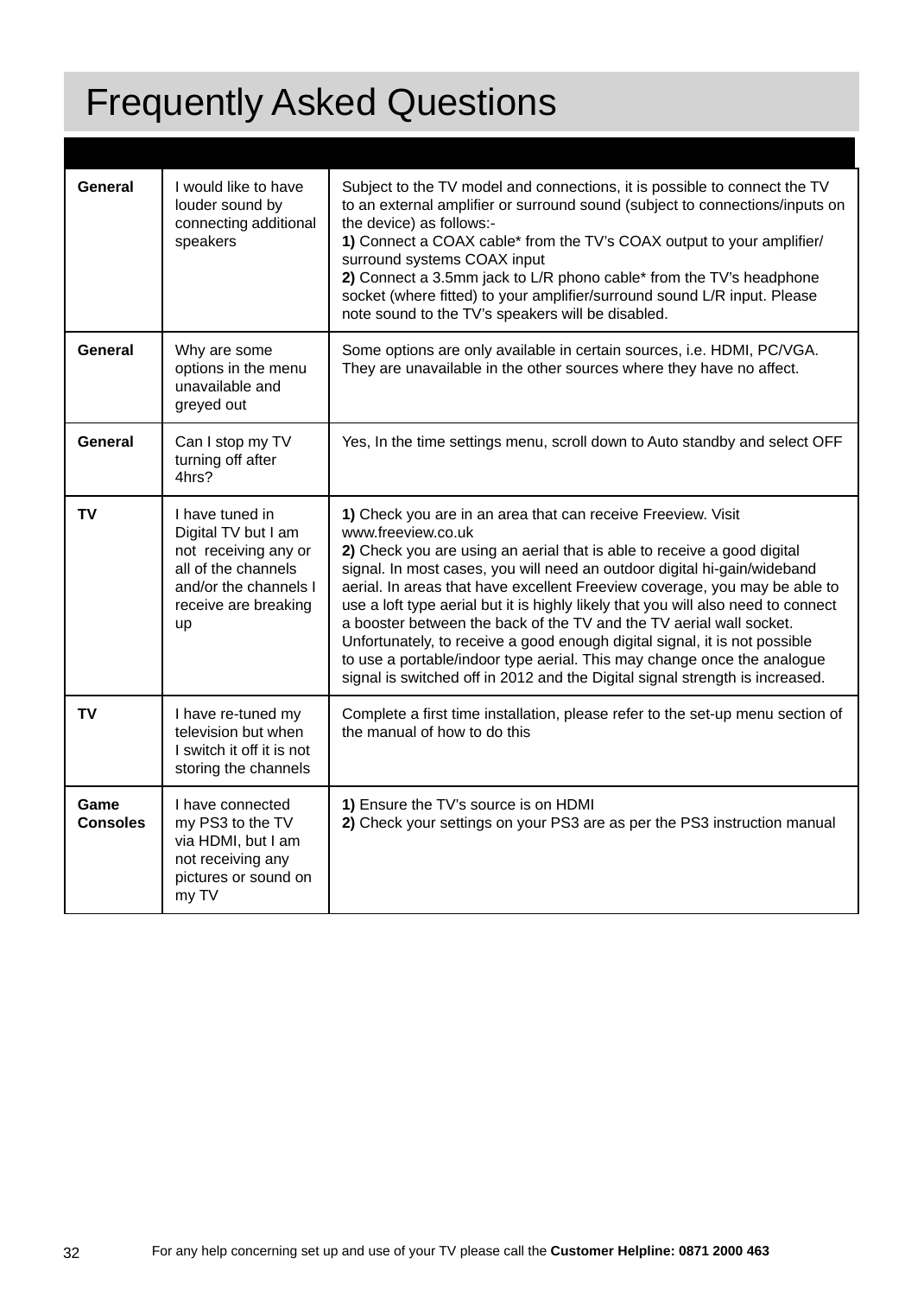## Frequently Asked Questions

| Game<br><b>Consoles</b>                            | I have connected<br>my Xbox 360 to the<br>TV via Component<br>Cables (Red, Green<br>& Blue) but I am not<br>receiving any sound | Component cables only provide HD Pictures. For the sound you will need<br>to connect the Red & White audio cables on the Xbox to the Red & White<br>phono inputs on the rear of the TV. Please refer to the 'Connections' pages.                                                                                                                                                   |
|----------------------------------------------------|---------------------------------------------------------------------------------------------------------------------------------|------------------------------------------------------------------------------------------------------------------------------------------------------------------------------------------------------------------------------------------------------------------------------------------------------------------------------------------------------------------------------------|
| <b>USB</b><br><b>Mode</b>                          | I have inserted a<br>USB Memory Key,<br>but the TV does not<br>recognise it                                                     | Ensure the USB Memory Key is formatted to type FAT32.                                                                                                                                                                                                                                                                                                                              |
| <b>USB</b><br><b>Mode</b>                          | Using a USB<br>portable hard drive                                                                                              | If you wish to use a portable hard drive larger than 32GB, please note that<br>it must be formatted to the FAT32 file system in order to operate on this TV.<br>Windows XP/Vista computers are only capable of formatting up to 32GB,<br>therefore, you will need a software programme/utility to format larger hard<br>drives. Please refer to the web site for more information. |
| <b>System</b><br>Lock                              | I have changed the<br>password on the<br>television and now<br>forgotten it                                                     | There is a master password of 4711, to gain access to the TV menu and<br>reset the normal password                                                                                                                                                                                                                                                                                 |
| 3D mode                                            | The picture is not<br>displaying<br>correctly                                                                                   | Press the 3D button to toggle through the different 3D picture formats.                                                                                                                                                                                                                                                                                                            |
| 3D mode                                            | I have downloaded<br>a 3D movie but it will<br>not play via USB                                                                 | 3D mode is not supported via USB.                                                                                                                                                                                                                                                                                                                                                  |
| <b>USB</b><br>Record /<br><b>TV models</b><br>only | I cannot change the<br>channel, access the<br>menu or use the red<br>button                                                     | During Time Shift you cannot change the channel, access the menu or use<br>the red button                                                                                                                                                                                                                                                                                          |
| <b>USB</b><br>Record /<br><b>TV models</b><br>only | When using the<br>USB to record the<br>picture 'breaks up'<br>or experience loss of<br>sound.                                   | Check the USB Memory Stick meet the minimum requirements of Read<br>Speed - 20 MB/s (Mega Byte Per Second), Write Speed - 6 MB/s (Mega<br>Byte Per Second)                                                                                                                                                                                                                         |

**Note:**

Supplier may change TV software and on screen graphics without warning